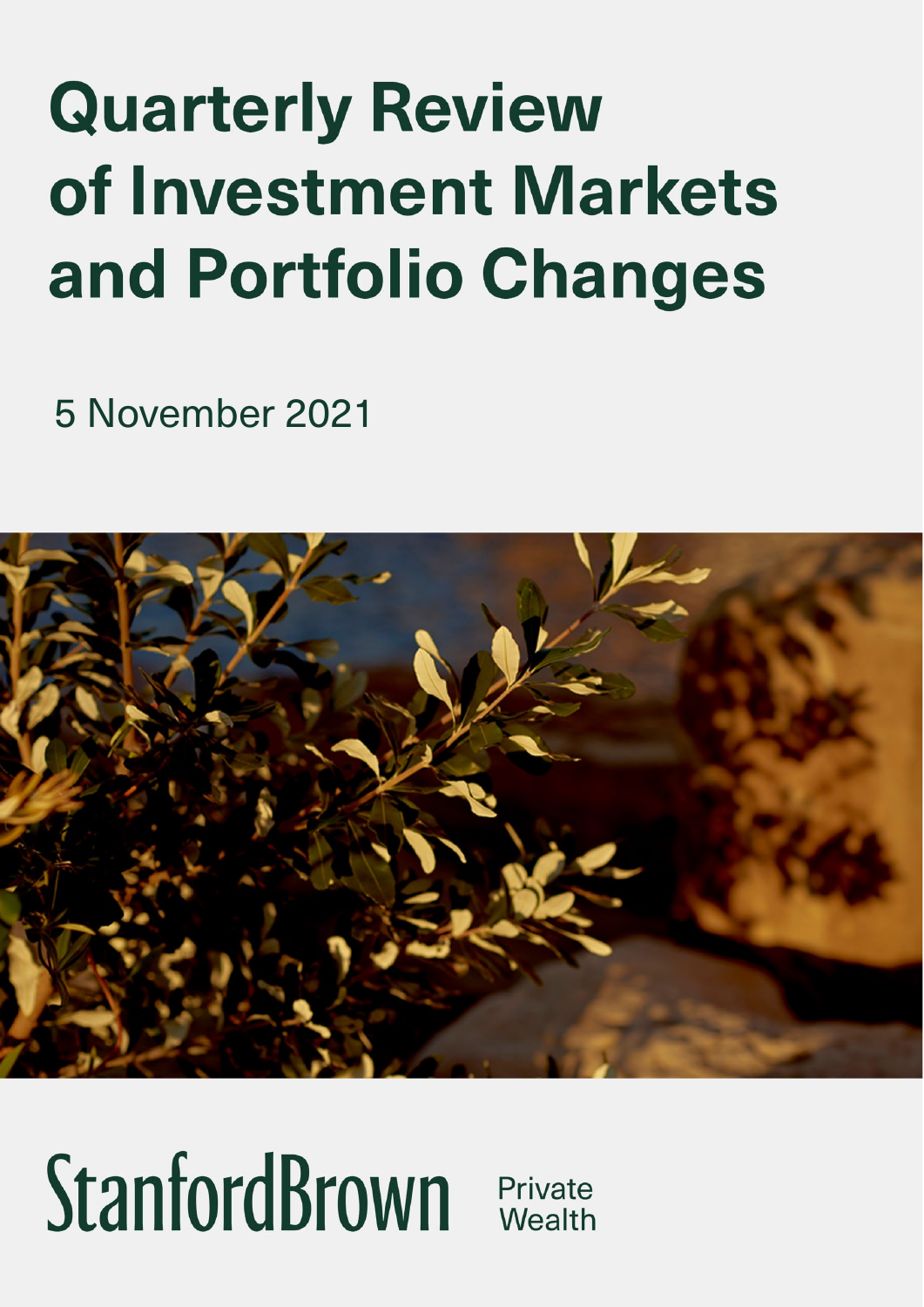## **Contents**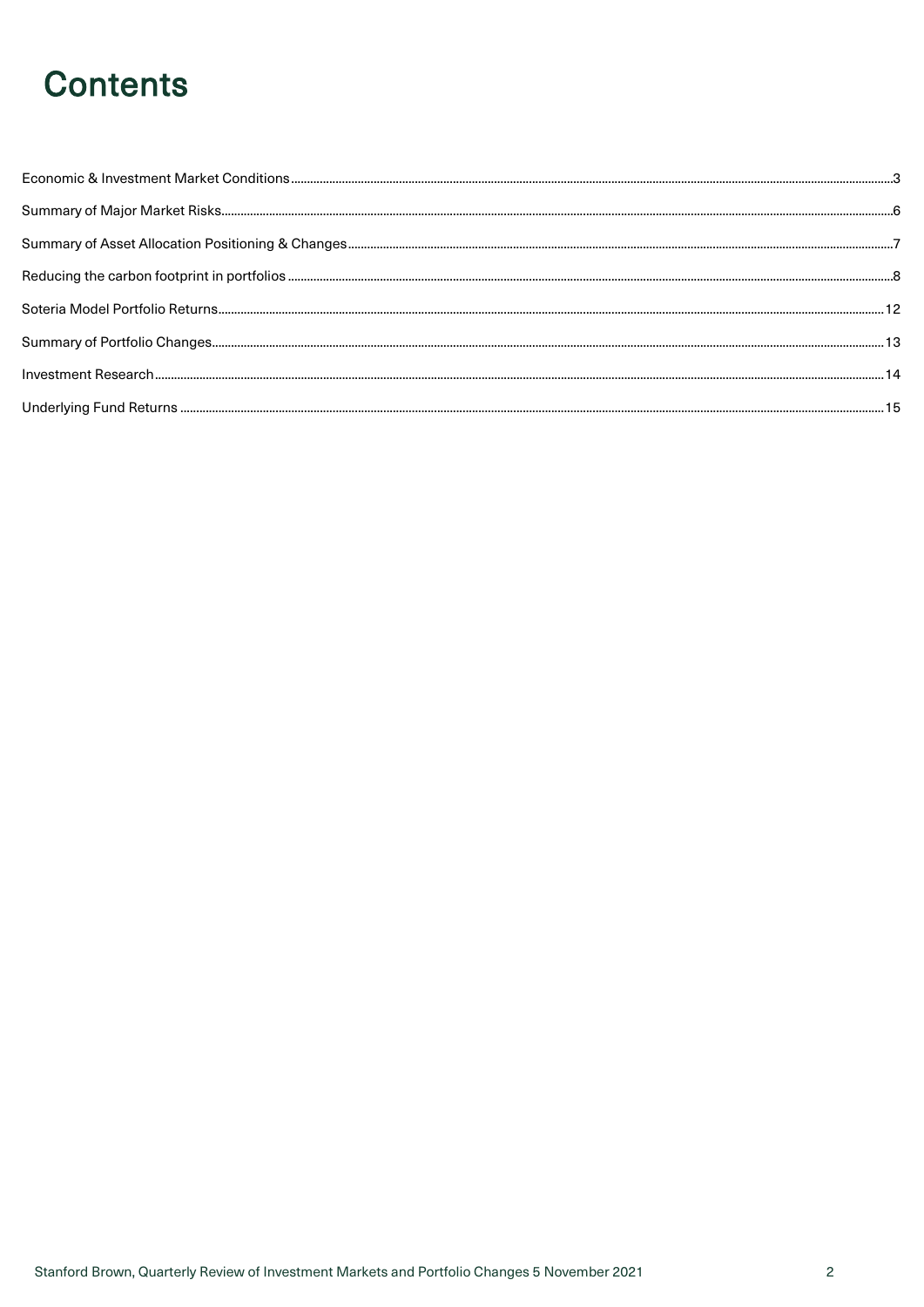Welcome to the November edition of our regular quarterly review of markets and portfolio adjustments. This time we also focus on commodities, and energy in particular, and how we are helping investors navigate toward a lower carbon emission future.

### <span id="page-2-0"></span>Economic & Investment Market Conditions

In October, global economic activity and investment markets continued on their recovery paths toward, and in many cases above, their pre-Covid levels. The strong rebounds in share prices have been underpinned by better-than-expected rebounds in company profits, virtually across the board. The downside is that the bonanza of free government hand-outs and artificially cheap debt that has fuelled the dramatic rebounds in investment markets is in the early stages of being wound back.

The withdrawal of monetary and fiscal support affects different types of assets in different ways. For 'risk' assets with variable incomes – for example, companies and real estate – the recoveries in economic activity have led, for the most part, to increases in revenues, profits and capital values (prices). When interest rates and input costs rise, these cost increases can, to varying degrees, be passed on to customers and tenants. On the other hand, assets with fixed incomes – like fixed-rate bonds and term deposits – become less attractive in a world in which interest rates are rising back to more 'normal' levels.



#### Australian shares

The local sharemarket ended flat for the month overall. The main drag on the market was the iron ore price (down -12% in October), pulling BHP, RIO and FMG down further. Coal miners were also down for the month, as the global shift against coal heats up. Also weaker were transport stocks, due in part to supply chain problems including strikes, shortages and border controls. Banks were flat, with the government moving to tighten controls on housing lending to slow the housing price boom, as we foreshadowed in our 5 October 2021 report.

For the 2021 calendar year to date, the local market is up an above-average 11.5% or 15% including dividends. Leading the market have been 'consumer discretionaries' including Domino's (pizzas) +56%, Aristocrat (gambling) +50%, and also the big banks (up 25-35% each this year). However, most of the big miners are down for the year, with iron ore prices down -33%, and gold down -6%, but smaller miners were lifted by rises in industrial metals prices generally. We look at commodities markets in more detail below, as they highlight a number of broader issues facing global investment markets.

#### International shares

Global share markets were up by a combined 5% in October, more than making up for the decline in September. The US market again led the way, boosted by yet another stronger than expected reporting season. Tesla was the star, up by 44% for the month thanks to an order for 100,000 cars from Hertz, which is fresh out of bankruptcy, and hopefully will actually pay for the cars. Most of the other US 'big-tech' giants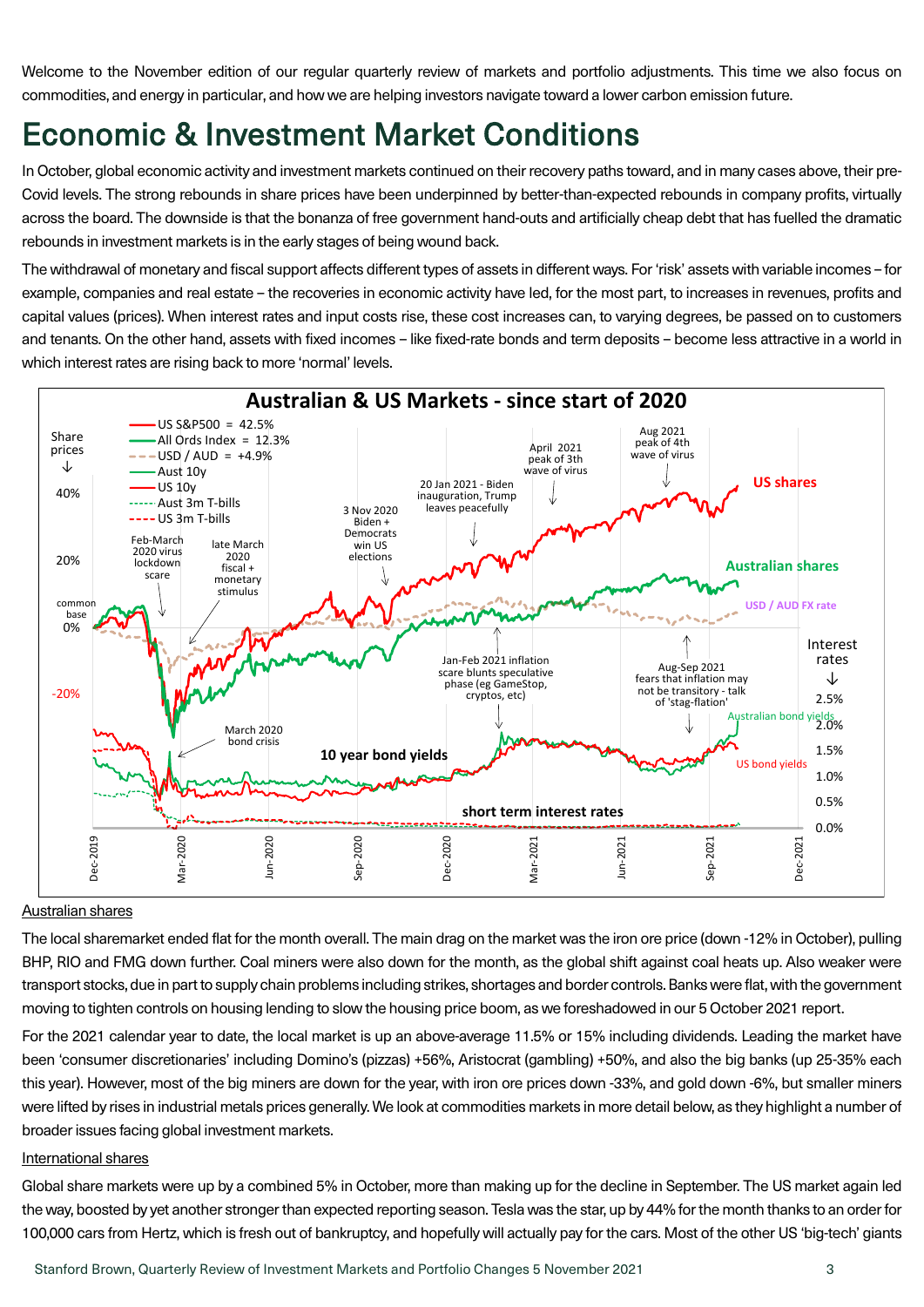were higher for the month (Microsoft, Apple, Amazon, Alphabet/Google, Nvidia, Netflix). Facebook was the exception, falling back as it changed its name (to 'Meta') in an effort to magically appear hip again to its rapidly disappearing younger audience, and perhaps to hide from its mounting brand image problems.

For the 2021 calendar year to date, the global market is up by an above-average 15%, or 17% including dividends, led by US big tech, and supported by profit recoveries virtually across the board. Nearly all major global markets are having a strong year.

#### Commodities prices

Commodities prices are at the heart of the current dilemma for investors – not only because Australia has always relied on commodities exports for its national income and wealth (and the price of our number one export – iron ore – has fallen heavily this year), but also because commodities prices reflect, and also directly impact, broader economic forces that are driving all investment markets globally – including shares, bonds, interest rates and currencies.

Below is a chart of some key commodities from a common base at the start of the China boom. We have included the key energy commodities – oil, natural gas, coal and uranium, plus two metals that represent the 'hot' renewables/'EV' (electric vehicles) boom – copper and lithium. Also included is iron ore because of its importance to Australian tax revenues and to Australia's largest three listed miners (BHP, RIO, FMG) which together contributed the lion's share of last year's profits and dividends from the entire 2,200 companies listed on the ASX.

For the most part, commodities prices tend to rise and fall with economic cycles – aside from some notable occasional spikes, like uranium in 2007, and lithium in 2016-7 and again this year.



In the most recent cycle, commodities prices collapsed in the 2020 global Covid recession, but have since rebounded with the economic recoveries. The exception was iron ore (red line), which surged in 2019 and 2020 after a mine disaster shut off supply from Brazil, but then prices collapsed in 2021 due to two developments in China – a clampdown on steel mills, and the property construction slowdown.

Energy prices have surged this year, driven not only by increasing demand with the economic recoveries but also by supply constraints due to several factors including Covid restrictions, floods and other unrelated problems in several countries. Oil prices were up another 11% for the month, and up 71% for the year to date, after falling -20% last year. Natural gas is up 6% for the month and up 13% for the year. Thermal coal is up 19% for the month and 177% this year. Uranium has also had a revival as a fuel source - up 2% in October, and up 55% for the year to date.

Rising energy prices have been causing power cuts and factory shutdowns in China and around the world, in turn causing major disruptions to global supply chains. (There were other causes as well, notably the global semiconductor chip shortage, caused initially by a drought in Taiwan). At the same time, the accelerating shift away from fossil fuels is igniting price spikes in metals vital to 'renewable' energy sources – in particular copper (needed in huge quantities in generators for wind and hydro, and in electric power systems generally), and lithium (for batteries) along with other metals like nickel and cadmium. Crop prices are also up strongly this year – especially wheat, corn, canola, oats, palm oil, cotton and even coffee - mostly a result of supply constraints.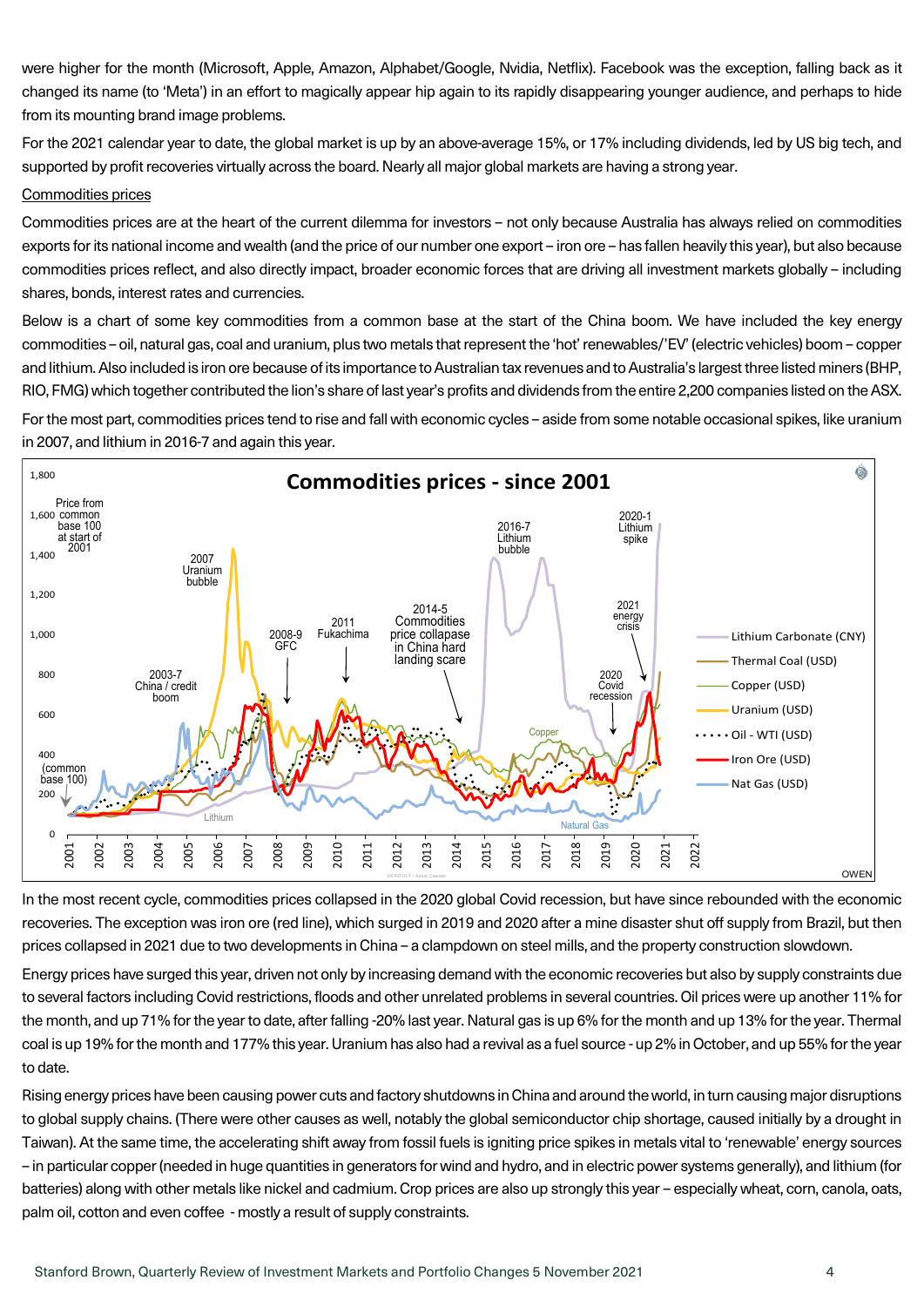#### **Inflation**

The problem is that rising energy prices are causing inflation rates to rise back above their 'target' ranges in most countries. CPI inflation is running at 5.4% in US, 4.1% in Europe, 3.1% in UK, 4.5% Germany, 5.5% in Spain, 4.4% Canada, 3% in Australia. Central banks focus mainly on 'core' or 'underlying' inflation, which excludes fuel and food costs. But these core/underlying inflation numbers are also starting to worry central bankers, because energy prices, and other industrial commodities prices feed indirectly into the prices of virtually every item we buy. For the past year, central banks have been dismissing these rising inflation rates as 'transitory', and they stuck to their promises of ultra-low rates for years. Now they are starting to realise that inflation may be more than merely 'transitory', and they are even starting to talk about the risk of 1970s-style 'stag-flation' (high inflation with economic stagnation).

We have covered the risk of inflation and stag-flation in various monthly reports and in our recent video podcasts, including the likely impacts on investment markets and returns (In short, nominal and real returns from all types of assets are lower, but company shares usually fare best). Most important is how central bankers react – in particular, whether they accelerate or delay their rate hikes. Interestingly, the usual 'inflation hedge', gold, is not reflecting inflationary fears – it was flat in October and is down -6% for the year.

#### Bond yields

Fears of inflation, and the increasing likelihood of possibly sooner than expected interest rate hikes, drove bond yields higher around the world in October. Yields on Australian government bonds rose the most – including at the short end up to 3 years, where the RBA had been promising to keep buying up bonds to depress rates, its target being a 0.10% peg. By the end of October, yields on 3-year bonds shot up above 1% as the RBA simply was not able to throw enough money at the sellers to maintain the peg. (The RBA recently posted a \$4.3b loss for the 2020-1 financial year, including losses of \$8.2b on bonds it bought in the QE bond-buying program to depress rates artificially). October 2021 was the worst month for Australian fixed-rate bonds since October 1987 (yes, the same month as the October 1987 share crash). The Australian bond market is heading for its first negative calendar year since 1999, and it is also looking like the first negative year for global bonds since 1994.

US yields also rose a little at the short end, but fell a little at the long end, reflecting fears that rate hikes in the next year or so may slow US growth further down the track. Fortunately, we have been significantly underweight fixed bonds in our portfolios. Refer to the table on portfolio positioning later in this report.

#### China

Aside from the threat of rising interest rates, the main issue for investment markets, global growth rates, and Australia in particular, is the immediate outlook for China. China's incredible transformation and growth over the past two decades has been driven largely by property construction, built largely with mountains of debt (and mountains of Australian rocks!). The government has been trying to shift the driver of growth from construction to consumption (as in the 'west'), but with little success. Its 'three red lines' policy aimed at reducing leverage in the property construction sector has opened up a can of worms this year, with the Evergrande crisis proving to be the tip of the iceberg that has triggered another 'China hard landing' scare. The last 'China hard landing' scare in 2014-5 resulted in a collapse in global commodities prices, which in turn caused a global 'earnings recession' due to oil/gas/steel losses around the world, including in Australia. China ended that crisis and kick-started growth in March 2016 by reverting to its reliable 'go-to' solution for all previous slowdowns: construction. This time, construction is the cause of the problem, not the solution. Turning a construction slowdown into a construction-led rebound will not be such a simple solution as it was in previous cycles. We covered this in detail in our last monthly report dated 5th October 2021.

#### Portfolio positioning

Our portfolios posted further modest gains in October. Current portfolio settings have been positioned for continued rises in share prices, and also rises in inflationary expectations and interest rates. In summary, we are:

- 'Neutral' on the 'Growth'/'Defensive' mix overall.
- Over-weight global shares (which have beaten Australian shares in the rebound). FX hedging is at 50% (ie neutral).
- 'Neutral' on Australian shares, with a bias toward small/mid-caps, which have led in the rebound.
- No allocations to listed or unlisted commercial property in managed account portfolios, but many/most clients have selected holdings outside their managed account portfolio.
- Defensive assets biased toward high-grade corporate credit (which has beaten government bonds due to their shorter duration, higher interest coupons and tightening credit spreads in the rebound). The defensive side is also heavily biased toward floating rate (which has beaten fixed rate because of rising yields). We hold no 'high yield' debt.
- Outside managed account portfolios biased toward global healthcare stocks, healthcare property, small company shares and selected private equity funds.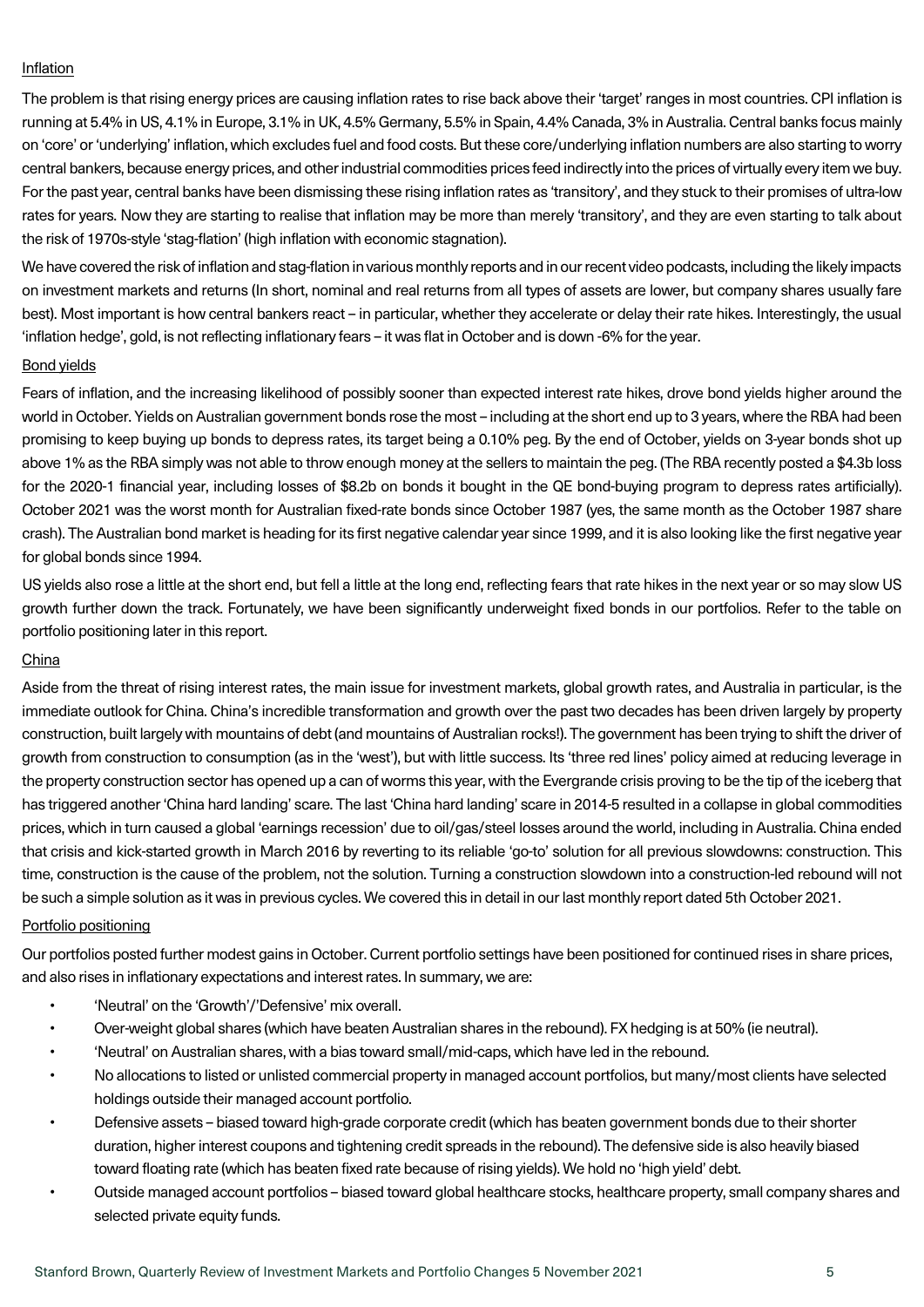### <span id="page-5-0"></span>Summary of Major Market Risks

The table below sets out the main factors driving global investment markets. For each risk, we assess the current position on a scale between negative (orange) and positive (green) impacts on markets, and comments on changes over the past quarter. On balance it has been a mixture of improvements and deteriorations over the quarter:

| <b>FACTOR</b><br>↓                                                                     | Negative for risk assets                                                                                                                                                                                                         | Positive for risk assets<br>Change                                                                                                                       |                      | Comments on recent activity / changes                                                                                                                                                                                                                                                                                                                                                                                                                                                                                                                                                                      |  |  |
|----------------------------------------------------------------------------------------|----------------------------------------------------------------------------------------------------------------------------------------------------------------------------------------------------------------------------------|----------------------------------------------------------------------------------------------------------------------------------------------------------|----------------------|------------------------------------------------------------------------------------------------------------------------------------------------------------------------------------------------------------------------------------------------------------------------------------------------------------------------------------------------------------------------------------------------------------------------------------------------------------------------------------------------------------------------------------------------------------------------------------------------------------|--|--|
| Virus pandemic                                                                         | Risk of new, more deadly strains<br>requiring more hard lockdowns.<br>Lower demand, supply chain<br>disruptions, another major hit to<br>global corporate profits                                                                | Vaccine roll-outs + new, more<br>general vaccines – enabling a<br>return to 'normal' freedoms<br>and economic activity                                   | Improvement          | Infection and death rates now running well below their 4 <sup>th</sup> peak<br>in August. Vaccine levels improving, albeit mainly in<br>high/middle-income countries. Lockdowns are being eased and<br>infection rates being managed, rather than eliminated. Broader<br>vaccines nearing approval.                                                                                                                                                                                                                                                                                                        |  |  |
| Monetary<br>Policy<br>(government<br>support via interest<br>rates + bond-<br>buying)  | Central banks tightening ahead<br>of expectations - scaling out of<br>QE + rate hikes                                                                                                                                            | Central banks keep rates low +<br>keep buying bonds to keep<br>long term borrowing rates low                                                             | <b>Deterioration</b> | US Fed is at great pains to assure markets that it will remain<br>very cautious about tightening too quickly. One negative<br>element is Elizabeth Warren's increasing attacks on Jay Powell's<br>re-appointment as Fed Chair.<br>RBA finally abandoning its previous promises to not raise rates<br>until 2024. Also abandoning its 3-year rate peg.<br>Some other central banks starting to increase rates - NZ.<br>Norway, Singapore, and several emerging markets                                                                                                                                      |  |  |
| <b>Fiscal Policy</b><br>(government<br>support via deficit<br>spending &<br>borrowing) | Governments tightening policy<br>more quickly than expected $-$<br>via lower spending, higher taxes<br>Debt ceiling restrictions, or<br>default fears, bring a sudden<br>end to spending / borrowing                             | Governments supporting<br>incomes and spending longer<br>than expected. Debt ceiling<br>limits extended or delayed                                       | Improvement          | US Congress has passed huge new stimulus packages. If<br>anything, Biden is mainly under pressure to increase spending<br>(Sanders faction) – not reduce it. However, tax hikes are still on<br>the agenda, and plans are advancing.<br>The US debt-ceiling crisis postponed once again.                                                                                                                                                                                                                                                                                                                   |  |  |
| Inflation                                                                              | Years of ultra-loose monetary<br>and fiscal policies led to<br>persistently higher than<br>expected inflation, prompting<br>fears of, or actual, aggressive<br>rate rises                                                        | Benign or low inflation likely to<br>lead to lower policy cash rates<br>or slower rate hikes                                                             | <b>Deterioration</b> | Rising food + energy costs due to supply constraints - Central<br>bankers admit that the current high inflation rates may not be<br>as 'transitory' as they had thought earlier in 2021. Bond yields<br>kept low only by artificial QE, masking actual inflation fears.<br>Now talk of 'stag-flation' that would require earlier rate hikes<br>but with stagnant growth, jobs, income, demand.                                                                                                                                                                                                             |  |  |
| Corporate<br>profits                                                                   | Profits worse than expected, or<br>sudden major collapse in profits                                                                                                                                                              | Profits better than expected                                                                                                                             | Improvement          | Profits continue to beat expectations – in the US, Australia,<br>other major markets, with very few exceptions.<br>US/Global profits already back above pre-Covid levels                                                                                                                                                                                                                                                                                                                                                                                                                                   |  |  |
| Asset pricing                                                                          | Expensive – not supported by<br>fundamentals, driven by over-<br>confidence & optimism,<br>supported by zero interest rates<br>QE asset buying + fiscal support<br>- all of which are temporary                                  | Assets cheap relative to<br>fundamentals, with pricing<br>kept low by un-founded fear &<br>pessimism                                                     | Improvement          | Levels of over-pricing have improved over the past quarter as<br>share prices risen (slightly) but profits improved strongly.<br>Speculative fever seems to have waned since the Jan-Feb 2021<br>peak, although all assets are still being supported by artificial<br>and temporary monetary and fiscal support – leaving markets<br>vulnerable to any negative shocks.                                                                                                                                                                                                                                    |  |  |
| China -<br>Economy                                                                     | China 'hard landing' - lower<br>demand, production,<br>employment, with social unrest,<br>property/banking collapse,<br>commodities price collapse, all<br>leading to lower aggregate<br>global corporate profits                | Stability & strong economic<br>growth maintained via stimulus<br>spending, consumer spending<br>& confidence                                             | <b>Deterioration</b> | Evergrande crisis - missed payments, but gov appears to be<br>moving to take action to minimise social unrest, albeit with<br>losses to some classes of creditors. Gov also likely to extend<br>finance to other developers due to the flight of bond investors.<br>Rising credit spreads on emerging markets bonds.<br>Production cuts due to energy crisis, resulting in global supply<br>chain problems.<br>Australia is affected by lower iron ore prices + trade restrictions.                                                                                                                        |  |  |
| Geo-political<br>conditions                                                            | Sudden military action that<br>significantly reduces global<br>trade, investment, movement of<br>goods, spending, profits                                                                                                        | Predominantly peaceful ('cold<br>war') military build-up +<br>spending = good for business +<br>commodities prices                                       | Little change        | Xi recently claimed the 'liberation' of Taiwan would be<br>'peaceful', but increased military flights into Taiwan's territory +<br>further violent clashes in Hong Kong. Sets target of 2025 to be<br>ready and able to invade Taiwan (and presumably win a war<br>against US/Japan/South Korea). However, in the near future is<br>likely to be further military build-up in region/world rather than<br>an invasion of Taiwan.                                                                                                                                                                           |  |  |
| Trade/Tech<br>Wars                                                                     | Increase in tensions, winding<br>back globalisation, increased<br>protection raising costs, cyber-<br>attacks (or widespread fear<br>thereof) causing major damage<br>to global corporate profitability,<br>confidence, spending | No escalation in tensions or<br>restrictions that would<br>negatively affect global profits                                                              | <b>Deterioration</b> | US/global companies continuing to reduce reliance on China,<br>some due to supply chain disruptions, some due to<br>protection/restrictions, others due to China's data/security laws                                                                                                                                                                                                                                                                                                                                                                                                                      |  |  |
| Regulatory<br>attacks                                                                  | Regulatory attacks to close<br>down, break up, or restrict US<br>'big-tech'                                                                                                                                                      | Monopolies allowed to<br>continue unaffected; or break-<br>up not necessarily negative for<br>aggregate profits; or<br>competition benefits              | Little change        | China increasing attacks on its own tech companies, but little or<br>slow progress in Europe & US against US tech giants. Battles are<br>likely to be very drawn out over many years                                                                                                                                                                                                                                                                                                                                                                                                                       |  |  |
| Climate change                                                                         | Worst case would be<br>widespread permanent damage<br>to aggregate corporate profits<br>caused by rising global<br>temperatures, or by radical<br>legislation designed to cut<br>carbon emissions                                | Companies adapt to changing<br>conditions as they have always<br>done, and/or new<br>opportunities arise to replace<br>profits lost in legacy industries | Little change        | Companies and countries everywhere have made bold 'me-too'<br>'Net zero by 20xx' promises, but with very scant concrete action<br>plans to actually reduce emissions to zero ('The next, next, next<br>leader/CEO can worry about that!').<br>Supply disruptions and soaring energy costs have highlighted<br>difficulties in shifting too quickly away from fossil fuels, now<br>leading to more support for fossil fuel supplies, and likely to<br>elongate the timetable and support for the transition.<br>Australia is likely to benefit from supplying key commodities for<br>renewables industries. |  |  |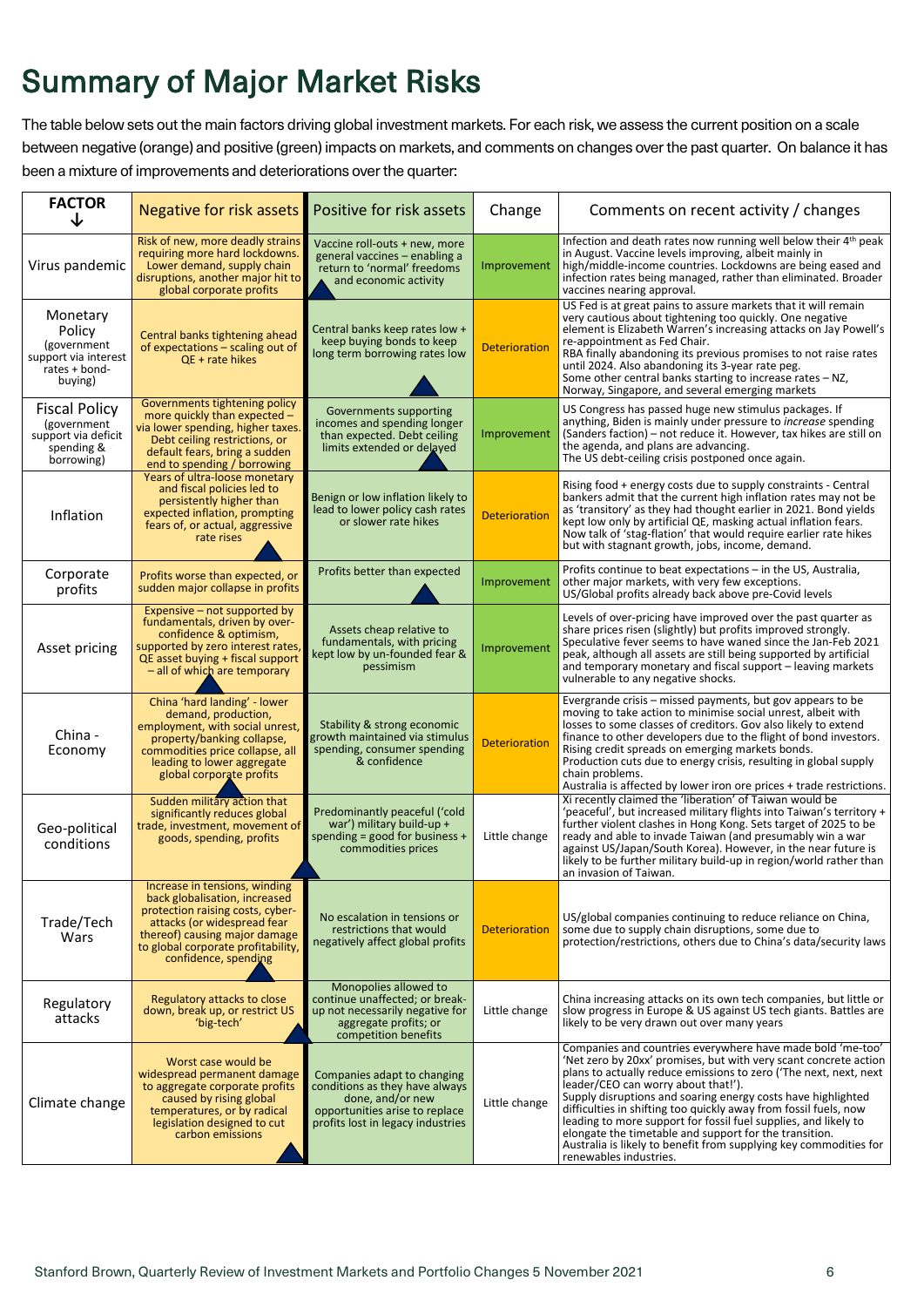## <span id="page-6-0"></span>Summary of Asset Allocation Positioning & Changes<br>Following our regular quarterly review after the end of the calendar quarter, we re-balanced portfolios back to their target weights and also

made some adjustments, described below:

| <b>Asset</b><br><b>Class</b>               | Changes                                                       | <b>Current</b><br>position              | <b>Comments &amp; Rationale</b>                                                                                                                                                                                                                                                                                                                                                                                                                                                                                                                                                                                                                                                                                                                                                                                                                                                                                                                                                     |
|--------------------------------------------|---------------------------------------------------------------|-----------------------------------------|-------------------------------------------------------------------------------------------------------------------------------------------------------------------------------------------------------------------------------------------------------------------------------------------------------------------------------------------------------------------------------------------------------------------------------------------------------------------------------------------------------------------------------------------------------------------------------------------------------------------------------------------------------------------------------------------------------------------------------------------------------------------------------------------------------------------------------------------------------------------------------------------------------------------------------------------------------------------------------------|
| Australian<br><b>Shares</b>                | No<br>Changes                                                 | Portfolio weight<br>Neutral             | Australian shares have continued to rebound this year, underpinned by better than expected profit<br>rebounds from last year's Covid recession, thanks largely to three main factors - the extraordinarily<br>generous and unprecedented monetary policy (ultra-low interest rates and bond-buying); ultra-loose fiscal<br>policy (war-time-like deficit spending) from the government (future taxpayers); and China's stimulus<br>spending boost. Although each of these factors is now retreating - interest rates will be raised in the coming<br>year or so; government hand-outs are being withdrawn; and China's economy and construction boom are<br>slowing. Our portfolios are biased toward small and mid-sized companies, and these are faring better than<br>larger companies during the rebound. The actively managed funds we use in portfolios are selected for their<br>defensive qualities and they added value during the virus sell-off and also in the rebound. |
| Global<br><b>Shares</b>                    | No Change<br>to overall<br>weight but<br>some fund<br>changes | Portfolio weight<br>Over-weight         | Although portfolios are 'neutral' in their overall growth/defensive mixes, the extra allocation from being<br>underweight property and infrastructure is being used in global shares instead. Global share prices have<br>rebounded strongly this year, supported by the very strong rebound in global corporate profits, which<br>continue to beat expectations. As foreshadowed in our last quarterly report, we are now reducing exposures<br>to listed infrastructure shares, and also to 'Emerging Markets' shares. We are also reducing carbon footprint<br>in portfolios by switching to fossil-fuel-free funds. We are also increasing exposure to small-caps, and<br>adding another active global share fund.                                                                                                                                                                                                                                                              |
| Currency<br>hedging on<br>global<br>shares | No<br>Changes                                                 | 0% Hedged 100%<br><b>Around Neutral</b> | Currency hedging on global shares remains at 50%. The Australian dollar is currently a little above its<br>fundamental 'fair value', but should continue to be supported by rising commodities prices and strong<br>inflows of foreign capital to buy AAA-rated Australian bonds. The other major driver is the question of which<br>central bank will start to raise interest rates first. This is the biggest unknown in the equation, and the<br>balance of likelihoods change daily, so we are opting not to take a position either way, and remain neutral.<br>The AUD has oscillated a little during the year, but it is more or less the same level as it was in the middle of<br>the year and at the start. We are happy to leave hedging at a neutral 50% in the current environment.                                                                                                                                                                                      |
| Property &<br>Infra-<br>structure          | No<br>Changes                                                 | Portfolio weight<br>Underweight         | Last year we removed our property exposures and reduced infrastructure assets. Infrastructure and<br>commercial properties are likely to recover in time, but probably to lower levels than they previously enjoyed<br>with their very high pre-Covid valuations. The lockdowns revealed how vulnerable retail and office<br>properties are to closures by government edict, tenants unilaterally refusing to pay rent, and governments<br>unilaterally removing legal rights to collect rents and outgoings. Property & Infrastructure are also expected<br>to suffer more than shares as inflation and bond yields rise in the medium term, which is our base case.                                                                                                                                                                                                                                                                                                               |
| Australian<br>Fixed-rate<br>Bonds          | No<br>Changes                                                 | Under-weight                            | We are holding very low allocations to Australian fixed-rate debt as we have been wary of rising inflation and<br>bond yields this year. In October, the local bond market matched its February 2021 decline (in the last<br>inflation scare), which was the worst monthly return since October 1987, when yields jumped by more than<br>1% in less than a month. Our base case is that there will be several more inflation scares that affect bond<br>returns in the medium term. Whereas fixed-rate bonds are hurt by rising inflation and interest rates, high<br>grade floating rate bonds benefit.                                                                                                                                                                                                                                                                                                                                                                            |
| Global<br>Fixed-rate<br><b>Bonds</b>       | No<br>Changes                                                 | Portfolio weight<br>Underweight         | Our portfolios are also significantly underweight global fixed-rate bonds for the same reason - our outlook<br>for rising inflation and interest rates in the medium term. The global bond market is also heading for a loss<br>this year as a result of rising bond yields caused by fears of rising inflation and central banks raising interest<br>rates and scaling out of their 'QE' bond-buying programs. At current prices and yields, bonds offer very little<br>of the traditional protective qualities against share corrections that they have in past cycles.                                                                                                                                                                                                                                                                                                                                                                                                           |
| Australian<br>floating rate<br>debt        | No<br>Changes                                                 | Portfolio weight<br>Overweight          | Traditionally, there is no allocation to floating rate securities in our normal 'neutral' model portfolios, but we<br>have been holding significant allocations to high grade floating rate notes to reduce the portfolio sensitivity<br>to rising bond yields, as rising global/US inflation remains a significant risk to markets. As described above,<br>most of our defensive allocations are in high grade floating rate securities, in order to reduce the negative<br>impact of rising inflation and to benefit from rising interest rates.                                                                                                                                                                                                                                                                                                                                                                                                                                  |
| Australian<br>Cash                         | No<br>Changes                                                 | Portfolio weight<br>Underweight         | Our portfolios hold minimal cash levels. Instead, most of our cash allocation is held in high grade floating<br>rate notes, which offer moderately higher interest rates with minimal volatility and negligible risk of capital<br>loss.                                                                                                                                                                                                                                                                                                                                                                                                                                                                                                                                                                                                                                                                                                                                            |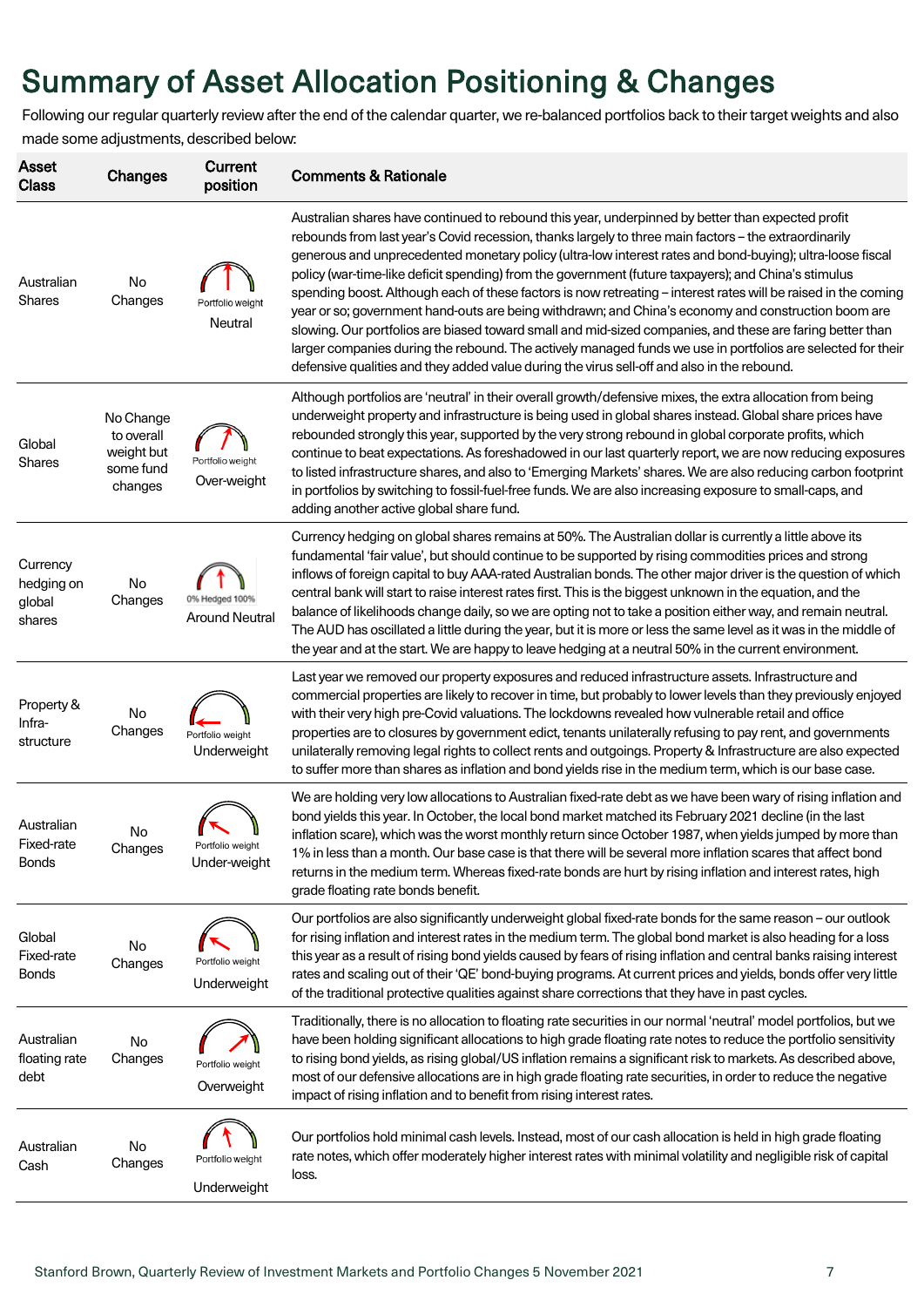### <span id="page-7-0"></span>Reducing the carbon footprint in portfolios

Summary – We are making changes to portfolios to reduce carbon intensity, in order to assist in providing a hedge against climate-related risks, particularly regulatory/legislative changes and structural shifts affecting fossil fuel producers. This section describes changes to the two main passive index funds for global shares in our portfolios. The change results in 20% lower carbon intensity, and 99% lower fossil fuel Reserve Emissions. This is just one step in our ongoing commitment to providing sustainable and robust portfolios to meet the needs and aspirations of our investors in a changing world.

#### Background

As long term custodians of wealth for our clients and their families, we must assess and plan for a host of possible risks to our clients' future capital, income, and therefore the future living standards of themselves and their families, and also their legacies. In the coming decades, investors will need to deal with risks such as interest rates, inflation, deflation, demographic shifts like aging populations and rising welfare costs, changes to economic structures, regulations, taxes, technology, whole industries dying and new ones appearing, political upheavals, trade wars, geopolitical shifts, 'cold wars', peripheral wars, and possibly even 'world wars'. One of the major risks to long term investment outcomes is going to be navigating and adjusting for impacts of rising global temperatures, and the transition away from the current heavy reliance on fossil fuels for global energy needs.

A possible 'worst case' scenario might be a future with widespread permanent damage to aggregate corporate profits caused directly or indirectly by rising global temperatures, and/or resultant weather events, and/or by radical legislation designed to cut carbon emissions. While the direct impacts of rising temperatures on plants and animals may be gradual and take many years to evolve, the possible impacts of radical government actions (like taxes or bans) would probably be more sudden and more damaging to companies and possibly whole industries. This type of 'worst case' scenario would be a world with permanently lower aggregate economic activity, incomes, living standards, and profits.

A possible 'best case' scenario might see companies and industries innovating and adapting to changing conditions, as they have always done, and/or new opportunities and companies arising to replace profits lost in legacy industries. In every structural upheaval in the past (for example: from farming to factories to offices to online careers; from candles to gas lights to electric lights; from horse-drawn carriages to trains to cars to driverless, from letters to telegraph to wired telephones and then to mobiles; from abacuses to slide rules to mainframes to laptops; from shopping malls to online sales, etc) - inevitably some companies adapt while others fail and disappear, and new companies emerge to suit, and prosper in the new conditions. Aggregate profits (including the failed incumbents that could not adapt), continue to rise, as they always have managed to do in the past. A 'best case' scenario would also require governments and legislators to act with wisdom and foresight, making far-reaching changes, quickly and decisively, taking voters with them, and with global cooperation and coordination.

The actual path will be somewhere between these two extremes. There will no doubt be many missteps along the way, especially as much depends on national and global politics, which are changing constantly. While the path and the eventual outcome in, say, 50 or 100 years is unknown and unknowable in advance, what is certain is that everyday life will be completely different in the future to what it is today. As different, or perhaps even more so, than the changes to our everyday lives over the past 50 or 100 years, or the previous 100 years.

Investors will need to navigate every step along the path, dealing with the immediate short term impacts, while keeping an eye on how the longer-term picture may be evolving.

#### What we are doing in portfolios

While these issues have been percolating for several years, we started making changes to our investment thinking and processes two years ago. Our diversified portfolios comprise several different types of assets – the main types being company shares, real estate, bonds, and cash. At times we have also included other types such as currencies and commodities (eg gold). Each asset class requires a slightly different approach to making them more sustainable and reducing their carbon footprint.

#### Changes to processes for 'Active' funds

In portfolios, we utilise a mix of 'active' and 'passive' funds. 'Active' funds have teams of skilled analysts that undertake detailed research and investigation into the companies or securities in their chosen market. This process typically involves analysts undertaking numerous visits and meetings with company management, customers, suppliers, competitors, regulators, etc, in addition to detailed analysis into the company's financial accounts, regulatory filings, tax statements, patents, litigation, and anything else relevant to the company's operations and prospects. This includes investigation into each company's 'ESG' (Environmental, Social, Governance) policies and practices, including their carbon footprint and carbon reduction programs. For inclusion in our portfolios, we require that active funds have demonstrable processes and practices on 'ESG' and the impacts of climate change in their assessment and selection of the companies in their funds. We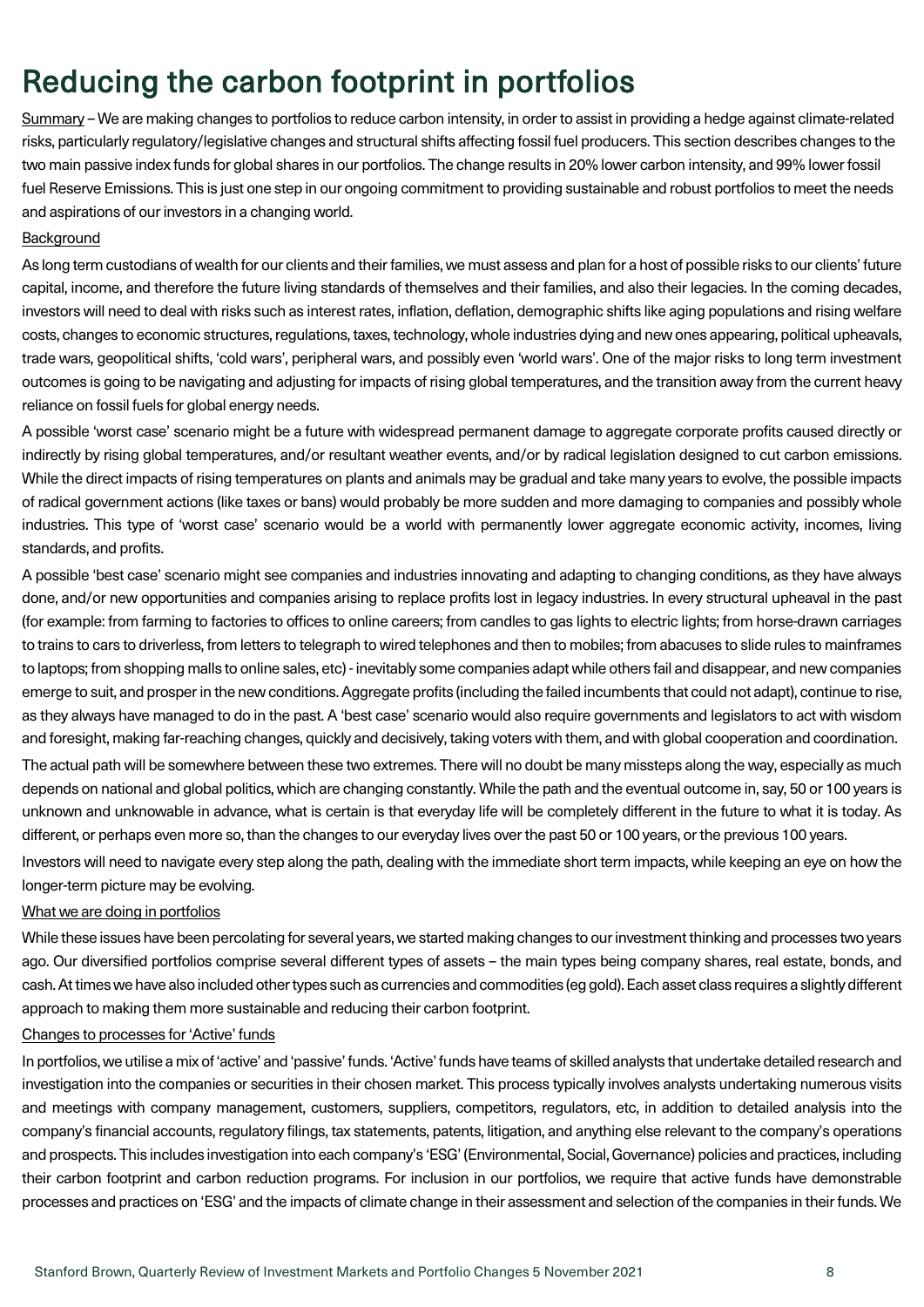require these before the approval of each fund, and we review them regularly. This is an ongoing process that is being enhanced progressively.

#### Changes to 'Passive'/'Index' funds

The role of active funds in our portfolios is to add value over a range of market conditions. In addition, we also use low-cost 'passive' / 'index' funds to reduce overall costs, and also for short/medium term 'tactical' use – ie. to increase or reduce exposures to particular markets or sectors in different parts of a market cycle (eg. over-weighting shares for rallies, under-weighting for sell-offs).

Unlike active funds, passive/index funds merely buy shares in every company in the relevant index they are tracking. For example, the 'MSCI Developed World Large/Mid-cap Shares' index currently consists of 1,500 companies around the world, and so the passive funds that track this index will simply buy shares in each and every company in the index, at its index weight, regardless of whether it is cheap or expensive, regardless of the quality of the company's management, balance sheet or earnings, regardless of its future prospects, or debt levels, and regardless ofwhether it is a big polluter or not. Because of their much lower costs, passive/index funds tend to be much cheaper than 'active' funds. They are also very transparent and tax-effective, hence their attraction in diversified portfolios like ours.

What we are doing in the current rebalance cycle now is shifting the core passive/index funds for international shares in portfolios from the standard versions (which contain all the shares in the designated index) to ESG/non-fossil fuel versions:

- On the AUD-hedged side of international shares:
	- o from: Vanguard 'MSCI Index International Shares (Hedged) ETF' (code[: VGAD\)](https://www.vanguard.com.au/adviser/products/en/detail/etf/8213/equity)
	- o to: Vanguard 'Ethically Conscious International Shares Index Fund AUD Hedged' [\(VAN0848AU\)](https://www.vanguard.com.au/adviser/products/en/detail/wholesale/8160/equity)
- On the un-hedged side:
	- o from: Vanguard 'MSCI Index International Shares ETF' (Code[: VGS\)](https://www.vanguard.com.au/adviser/products/en/detail/etf/8212/equity)
	- o to: Vanguard 'Ethically Conscious International Shares Index ETF' (Code: ['VESG'\)](https://www.vanguard.com.au/adviser/products/en/detail/etf/8225/equity)

The two existing funds we have been using in portfolios – VGAD and VGS – have the same underlying holdings as each other, except VGAD is AUD hedged and VGS is un-hedged. The two proposed funds to take their place – VAN0848AU and VESG – also have the same underlying holdings as each other (although slightly different from VGAD/VGS), except VAN0848AU is the hedged version and VESG is the un-hedged version. We use both the hedged and un-hedged versions in portfolios as a simple and cost-effective way of managing foreign exchange risk and adjusting FX hedge ratios for a rising and falling Australian dollar.

#### Differences in the two pairs of funds

The new pair of funds VAN0848AU/VESG are essentially ESG/non-fossil fuel versions of VGAD/VGS. The main difference is that the ESG/non-fossil funds exclude oil, gas and coal producers, and also power utilities that burn and produce primarily fossil fuels. These exclusions result in significant carbon emission reductions. Specifically, Carbon Intensity is reduced by around 20% (from 223 down to 175 metric tons CO<sub>2</sub>e per \$1m invested), and fossil fuel Reserve Emissions are reduced by at least 99% (from 1,900 down to 6 metric tons CO2e per \$1m invested).

In addition to the exclusion of fossil fuel producers, these funds also have a set of 'ESG' filters that screen out companies based on how they rate on several Environmental, Social and Governance measures. For example, the funds exclude tobacco producers (removes Philip Morris, Altria/Marlboro, BAT, Imperial Brands, etc), gambling (eg. Sands, Evolution), animal testing (eg. JNJ), civilian firearms (eg. Walmart), alcohol (eg. LVMH, Diageo). For further details on the funds, see the links above.

#### Differences in investment returns

Our research has shown that the removal of stocks on the basis of these ESG screens (aside from the fossil fuel exclusions) has made very little or no material difference to investment returns over time. However, the exclusion of fossil fuel producers does impact investment returns. A link to our more detailed report on the financial impacts on returns is available in the email sent with this report. In summary:

- Although the fossil fuel sector is a relatively small part of the overall global share market (around 3%), the return differences from excluding fossil fuels can be material at times.
- There are two return effects in play: the first is cyclical, and the second is structural.
- The energy sector is very cyclical and is essentially a leveraged bet on oil prices (operational leverage from high levels of fixed costs in energy producers, and financial leverage from their gearing). Energy stocks beat the broad market when oil prices are rising (generally in economic booms and recoveries), but lag the broad market when oil prices are flat and especially when oil prices fall sharply (which is generally in recessions and global slowdowns).
- In the 2020 covid recession, energy stocks were sold off heavily as oil prices collapsed. In the March quarter of 2020, the broad global share market fell by -20%, but the energy sector fell by -45%. As a result, non-fossil fuel funds beat the broad market funds (including energy).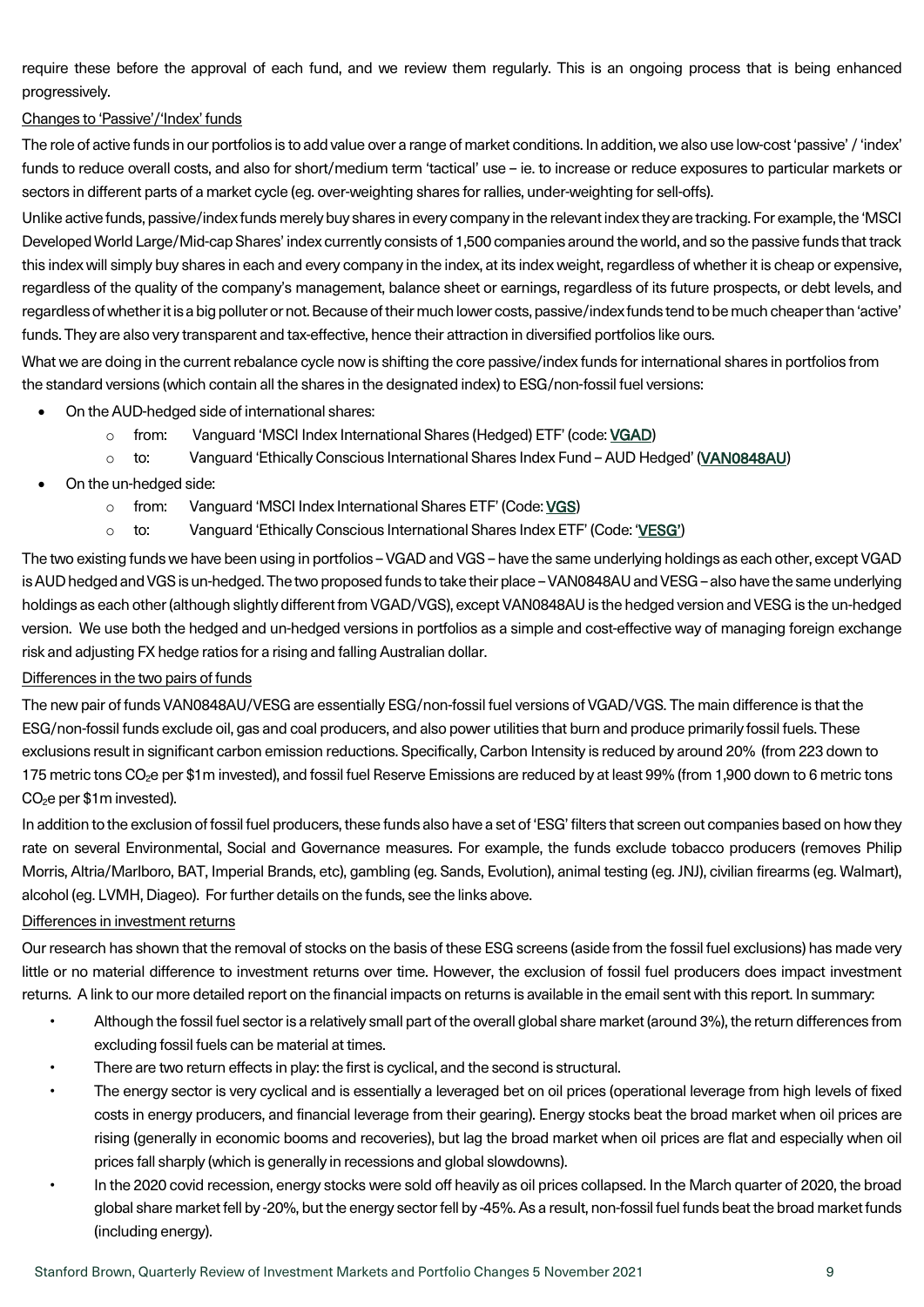- However, over the past 18 months, the oil price has risen strongly in the global economic recovery. With rising oil prices, energy stocks have beat the broad market, and therefore non-fossil fuel funds have lagged the broad market. For the 12 months to the end of September 2021: The broad global market is up +29% (total returns including dividends), but the energy sector is up by +70%, because the oil price is up by +87% (with similar spikes in gas and coal). The non-fossil fuel index is up by +28% - ie it is lagging the broad market by 1% for the year.
- Therefore, the exclusion of the fossil fuel sector that represents just 3% of the global market, led to a 1% lag in returns over the past year. Investors should expect this to occur from time to time due to the cyclical swings in energy prices.
- In addition to this cyclical effect that leads to short term performance differences with rising and falling oil prices, some longerterm structural shifts are likely to affect returns from the fossil fuel sector. There is a strong case that fossil fuel companies will continue to decline in profitability over time – due to increasing costs of capital (debt and equity) as a result of being shunned by lenders and investors, in addition to high costs of conversion/transition to renewables, escalating clean-up bills for contaminated sites and spills, and the costs of dismantling and disposing of 'stranded assets' (like obsolete oil rigs, coal mines, power stations).

On balance, the shift to the non-fossil fuel portfolios makes sense - for reasons of both principle and profit in the long term. Given the recent surge in fossil fuel prices (and fossil fuel producer share prices with them), it may turn out to be an ideal time to make the switch. (At the same time, our 'active' managed funds are also taking these types of factors into consideration in their stock-picking processes).

#### Renewable energy sources and technologies

While reducing investment in fossil fuel companies makes financial sense as they face increasing problems, costs and hurdles, picking winners in the 'renewables' sector is much more difficult. With any shift to new methods and new technologies, there are many losers for every winner, and even the 'winners' often don't last long before being replaced with a new 'winner'. For example, in the transition from movies on TV, Betamax was the next 'big thing', but it was challenged by VHS. The great VHS -v- Betamax battle was fought out in head offices, factories and lounge rooms all over the world for a decade. Betamax lost and VHS won, but within a few years VHS was replaced by DVDs. Then DVDs were replaced by 'streaming'. Young people today ask 'what is VHS?, Betamax?, DVD?'. The next generation probably will ask 'what is streaming?, what is Netflix, Stan, etc '. Remember Friendster? Remember MySpace? Remember Facebook? (Mark Zuckerberg is now helping accelerate the decline of that brand!).

Picking winners from the inevitable losers in new, alternative, 'renewable' energy industries is made even more difficult by huge market distortions created by government policies, government subsidies, and governments trying to pick winners. Even with solutions that turn out to be winners, there are likely to be tremendous speculative bubbles and busts – like the nickel bubble in the late 1960s and early 1970s, the uranium bubble in the mid-2000s, and many more throughout history. The underlying themes were legitimate, but huge numbers of investors are lured into hundreds of speculative schemes conjured up by sharp promoters to harvest money from eager investors. Even where the technology is sound, companies are destroyed by poor management and over-investment. For example, solar panels have been tremendously successful in creating solar power, but countless billions have been lost in companies across the solar panel supply chain, in Australia and around the world.

While reducing fossil fuels in our core model portfolios, we are also approaching the much more difficult terrain of 'renewable' energy sources and new energy technologies by helping investors with additional funds and approaches outside managed accounts portfolios. As a start, we are adding the following funds to the menu:

| Code        | Fund                                                        | Web<br>site | Hedged/<br>un-had | <b>Brief description</b>                                                                                                                                                                                                                                                                                      | Suitability                                                                                                                                                       |  |
|-------------|-------------------------------------------------------------|-------------|-------------------|---------------------------------------------------------------------------------------------------------------------------------------------------------------------------------------------------------------------------------------------------------------------------------------------------------------|-------------------------------------------------------------------------------------------------------------------------------------------------------------------|--|
| <b>ETHI</b> | BetaShares Global<br>Sustainability<br>Leaders              | <u>Link</u> | Un-hedged         | Substantial reduction in fossil fuel production and usage.<br>Suitable for a minority of investors -<br>Broad and deep ESG exclusions resulting in a tech-heavy 200-                                                                                                                                          |                                                                                                                                                                   |  |
| <b>HETH</b> | <b>BetaShares Global</b><br>Sustainability<br>Leaders - Hgd | Link        | Hedged            | stock portfolio that as screened out most of the major global<br>household names                                                                                                                                                                                                                              | with particular interests and risk<br>tolerance                                                                                                                   |  |
| <b>ERTH</b> | BetaShares Climate<br>Change Innovation                     | Link        | Un-hedged         | Substantial reduction in fossil fuel production and usage.<br>Concentrated portfolio based on alternative energy - covering<br>the whole supply chain from generation (solar, wind, etc),<br>storage, transmission, transport, components, building<br>products, through to end consumer products (eg. Tesla) | Suitable for a minority of investors<br>with a specific interest in green<br>energy, and high risk tolerance to<br>greater risk of loss and greater<br>volatility |  |

The first two are hedged and un-hedged versions of the same strategy – which is a more targeted and concentrated approach to ESG and renewable energy. The third is a very concentrated portfolio of companies across the renewables sectors. These funds are not for everybody because they are much more concentrated (ie less diversified) and are much more volatile than the funds we use in model portfolios. Please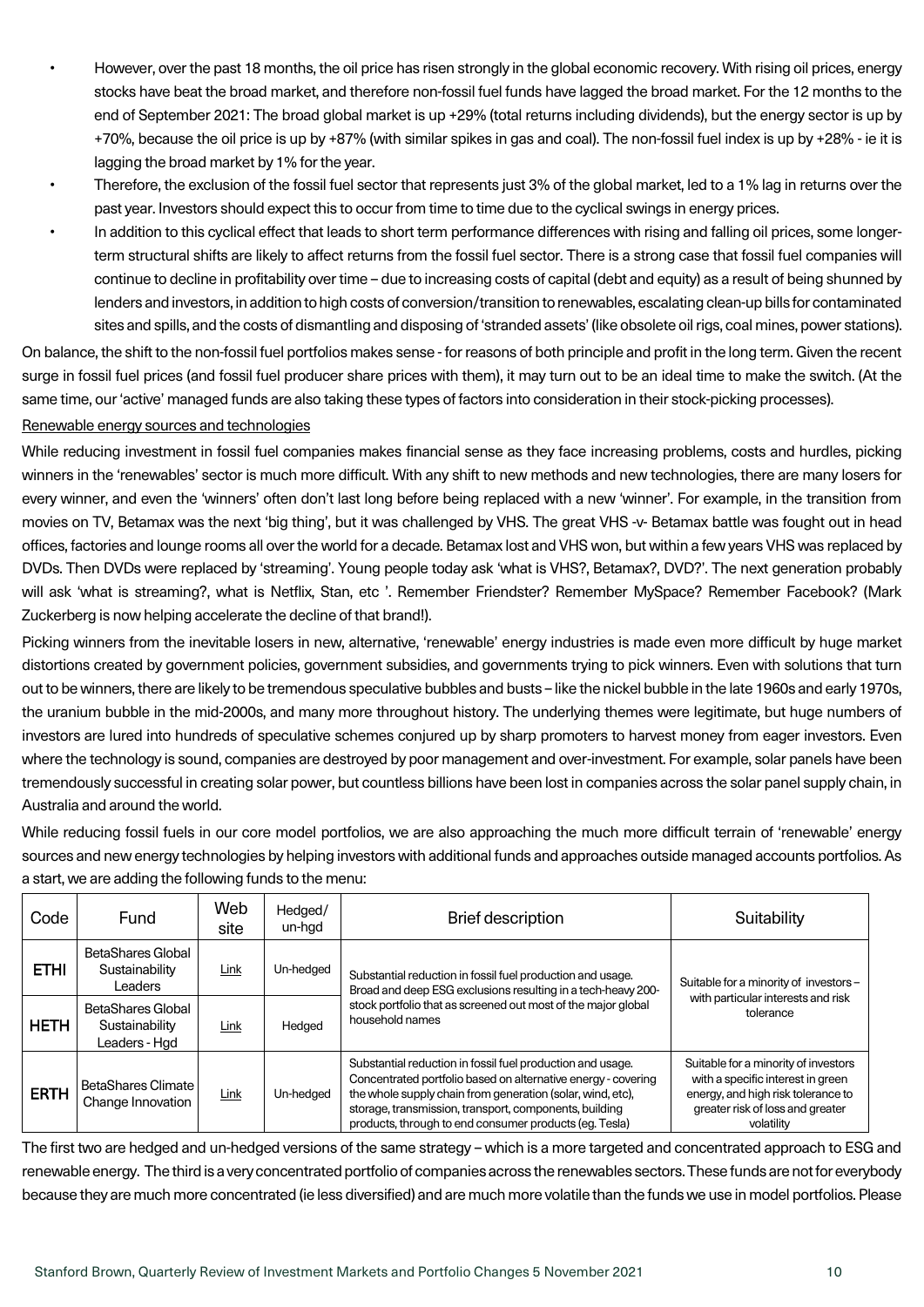talk to your advisor for more information about these funds, including what types of investors they may suit, and how they might be used in the context of your overall portfolio and your specific needs and interests.

These are passive funds that track specific, specialist indexes. In addition to specialised index funds, we also will be including additional 'active' funds to this list of preferred funds.

In addition, we are also making the following changes to managed account portfolios – within the 'global shares' asset class.

#### Removing Magellan Infrastructure fund (hedged)

The Magellan Infrastructure fund has been a successful long term holding in our portfolios during the period of declining inflation and bond yields (the post-GFC 'QE' boom), but is now not considered a core holding in the scenario of rising inflation and interest rates in the medium term. Listed infrastructure stocks (including this fund) thrived during the post-GFC 'QE' boom with declining interest rates and bond yields. The fund beat its infrastructure index, and it was also beating the overall global share index until the covid crisis, which hit infrastructure revenues particularly hard.

Listed infrastructure (and also listed property trusts as a group) have acted as 'bond proxies' for many years. What this means is that, over long (decade-plus) periods, they have returned about the same as the broad share market, but infrastructure consistently out-performs the broad share market when bond yields are falling (for example in recessions and slowdowns), but lag shares when bond yields are rising (for example in economic recoveries and booms). This has been a very distinct pattern over numerous past cycles in recent decades – in Australia and globally. Our base case over the past year has been that 2020 will turn out to be the low point for bond yields and negative inflation, and that inflation, bond yields and interest rates will rise in the medium term. If that is the case, then infrastructure (as well as listed property) are likely to lag shares in a rising rate world. In short, infrastructure (and the Magellan fund) rode the tailwind of declining interest rates over the past decade, but are now likely to face headwinds of rising interest rates in future.

In its place on the 'currency hedged' side of global shares, we are adding an international small companies index fund – refer to later section on fund changes.

#### Removing iShares 'IEM' to reduce passive emerging markets exposure

'Emerging Markets' is a term used by index houses (like S&P, MSCI, FTSE, etc) to refer to countries with higher economic growth rates but lower incomes per capita than so-called 'Developed' markets (ie US, Japan, Western Europe, Canada, Australia, NZ). 'Emerging Markets' include China, most of South Asia (including India), Latin America, South East Asia and Eastern Europe (including Russia). (South Korea, Taiwan, Hong Kong and Singapore can be classified as either 'emerging' or 'developed' in different indexes). China makes up by far the largest proportion of emerging markets indexes.

Emerging markets shares as a group have traditionally behaved in a very consistent pattern over several decades. Emerging markets shares as a group are essentially a 'high-beta', 'pro-cyclical' barometer of global investor sentiment and confidence. As such, emerging markets shares as a group almost always outperform 'developed' markets shares in global rallies and rebounds, but they almost always suffer worse than developed markets in global sell-offs. This pattern has been consistent over many cycles regardless of local pricing or local conditions in each country. (The same is true for 'small cap' stocks as a group).

In our portfolios, we have utilised this 'pro-cyclical' pattern successfully in the past – by over-weighting emerging markets for rallies, and then reducing or removing them for sell-offs. For example, we removed IEM for the late-2018 sell-off, then added it back for the 2019 rebound, and the pattern worked like clockwork. However, for the 2020 covid sell-off we retained IEM (which was unusual for us in a sell-off) because we felt that China/Taiwan/Korea tech stocks were likely to be less affected by the lockdowns. IEM did in fact hold up better than the broad market in the 2020 Covid sell-off, because China, South Korea and Taiwan had tackled Covid early, and also because the East Asian tech stocks benefited from the online spending boom in the lockdowns. IEM remained ahead of developed markets as a group during the subsequent global recovery into early-mid 2021.

However, we have now decided to remove the index fund 'IEM' from portfolios. This time it is not because we are shifting to under-weight global shares, but because of changes in the index composition and likely relative performance of the sector. Emerging Markets share indexes have come to be dominated by Chinese tech/online/social media stocks, which are increasingly been driven by political/geopolitical risks (eg Chinese government' capricious regulatory / retaliatory actions, for a variety of reasons including data access and the 'common prosperity' drive). This may result in the sector losing its traditional role as a standard pro-cyclical, high-beta play. Given the 'lumpy' nature of the emerging markets index funds and the unusual political risks facing Chinese stocks which dominate the index, we prefer to rely on active management (via our active global share funds in portfolios) rather than passive index funds that just buy everything in the index, regardless of merit.

We are replacing IEM with an additional active global share fund – Capital Group New Perspective Fund - refer to section on fund changes.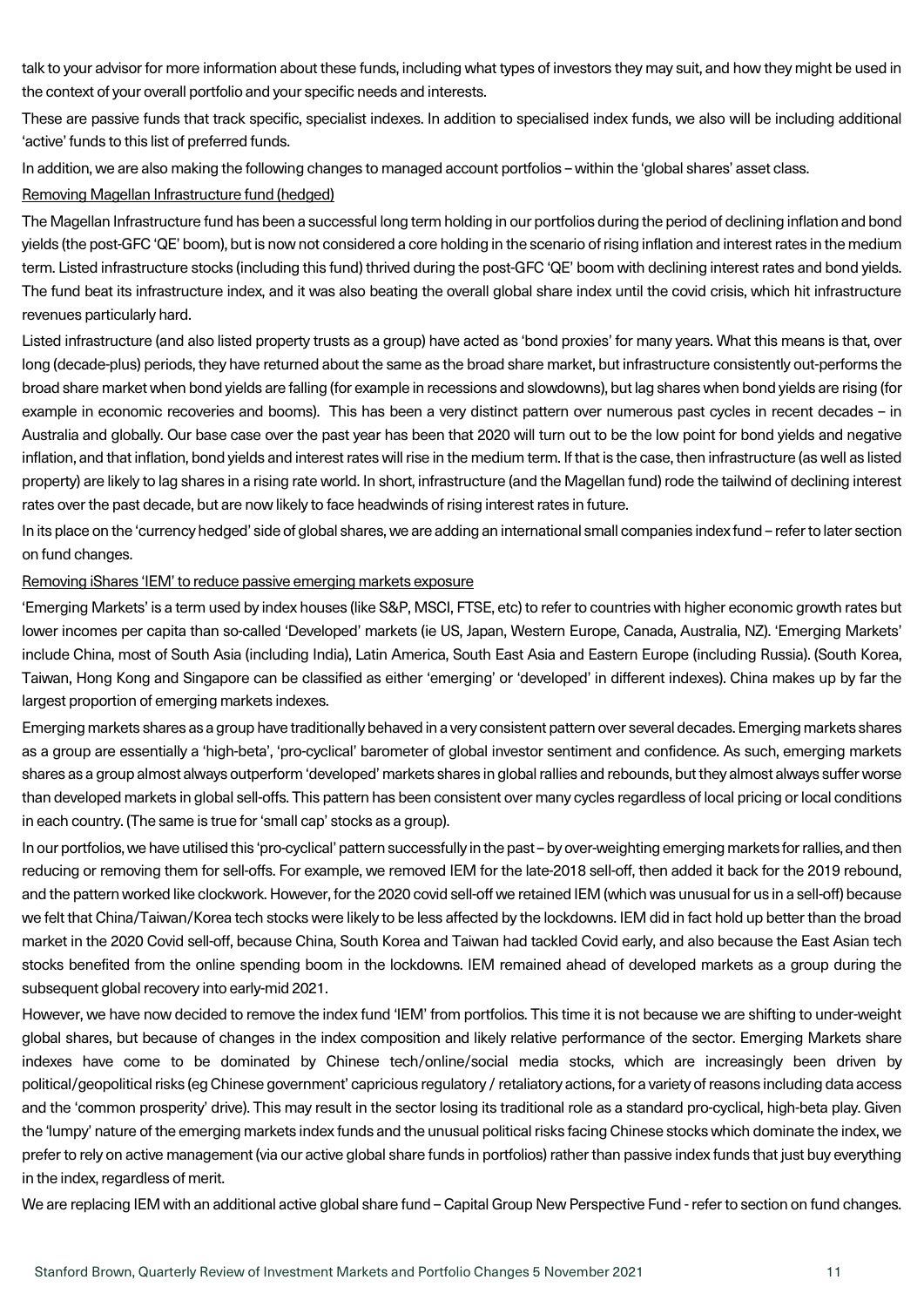## <span id="page-11-0"></span>Soteria Model Portfolio Returns

| As at end: October 2021                      |              | <b>Neutral</b>   | <b>Total Returns (net)</b> |          |        |                |              |                  |
|----------------------------------------------|--------------|------------------|----------------------------|----------|--------|----------------|--------------|------------------|
|                                              | Long-term    | Growth/          |                            |          |        |                | <b>Since</b> | <b>Inception</b> |
| <b>Portfolio</b>                             | Return       | <b>Defensive</b> | 1 Month                    | 3 Months | 1 Year | 3 Years (p.a.) | Inception    | <b>Date</b>      |
|                                              | Goal         | <b>Mix</b>       |                            |          |        |                | (p.a.)       |                  |
|                                              |              |                  |                            |          |        |                |              |                  |
| Soteria Dynamic Active<br><b>High Growth</b> | $CPI + 5.0%$ | 95/5             | 0.92%                      | 1.96%    | 25.74% | 9.63%          | 9.04%        | January<br>2017  |
| Soteria Dynamic Index<br><b>High Growth</b>  | $CPI + 5.0%$ | 95/5             | 0.56%                      | 1.85%    | 27.72% | 10.22%         | 8.06%        | October<br>2018  |
| Soteria Dynamic Active                       |              |                  |                            |          |        |                |              | January          |
| Growth                                       | $CPI + 4.5%$ | 80/20            | 0.59%                      | 1.46%    | 21.76% | 8.24%          | 7.86%        | 2017             |
| Soteria Dynamic Index<br>Growth              | $CPI + 4.5%$ | 80/20            | 0.30%                      | 1.29%    | 22.85% | 8.42%          | 6.72%        | October<br>2018  |
|                                              |              |                  |                            |          |        |                |              |                  |
| Soteria Dynamic Active<br><b>Balanced</b>    | $CPI + 4.0%$ | 65/35            | 0.30%                      | 0.92%    | 17.03% | 7.69%          | 7.13%        | January<br>2017  |
| Soteria Dynamic Index<br><b>Balanced</b>     | $CPI + 4.0%$ | 65/35            | 0.07%                      | 0.77%    | 18.12% | 7.84%          | 6.42%        | October<br>2018  |
|                                              |              |                  |                            |          |        |                |              |                  |
| Soteria Dynamic Active<br><b>Moderate</b>    | $CPI + 3.5%$ | 50/50            | $-0.01%$                   | 0.49%    | 12.84% | 6.53%          | 6.09%        | January<br>2017  |
| Soteria Dynamic Index<br><b>Moderate</b>     | $CPI + 3.5%$ | 50/50            | $-0.19%$                   | 0.25%    | 13.15% | 6.90%          | 5.84%        | October<br>2018  |
|                                              |              |                  |                            |          |        |                |              |                  |
| Soteria Dynamic Active<br>Conservative       | $CPI + 3.0%$ | 30/70            | $-0.40%$                   | $-0.31%$ | 6.74%  | 4.88%          | 4.61%        | January<br>2017  |
| Soteria Dynamic Index<br>Conservative        | $CPI + 3.0%$ | 30/70            | $-0.25%$                   | $-0.21%$ | 7.29%  | 5.23%          | 4.64%        | October<br>2018  |

Links to the portfolio factsheets which detail returns and asset allocation can be found in the email that was sent with this report.

Soteria Dynamic *Active* portfolios contain a mix of active and passive funds in each asset class and sector

Soteria Dynamic *Index* portfolios contain only passive index funds and exchange-traded funds (ETFs), which are generally lower cost than active funds but do not have the potential to add value through active stock-picking

Both versions are Dynamic in the sense that we make adjustments to holdings as market conditions change.

Notes:

- Individual client returns will vary depending on their own portfolio customisation, contributions, withdrawals, and timing differences.
- The above returns are net of underlying fund manager fees and Soteria's model fees.
- Portfolio inception date for the Dynamic Active accounts was Jan 1st 2017.
- Portfolio inception date for the Dynamic Index accounts was Oct 1st 2018.
- Past returns are not a quarantee or indicator of future returns.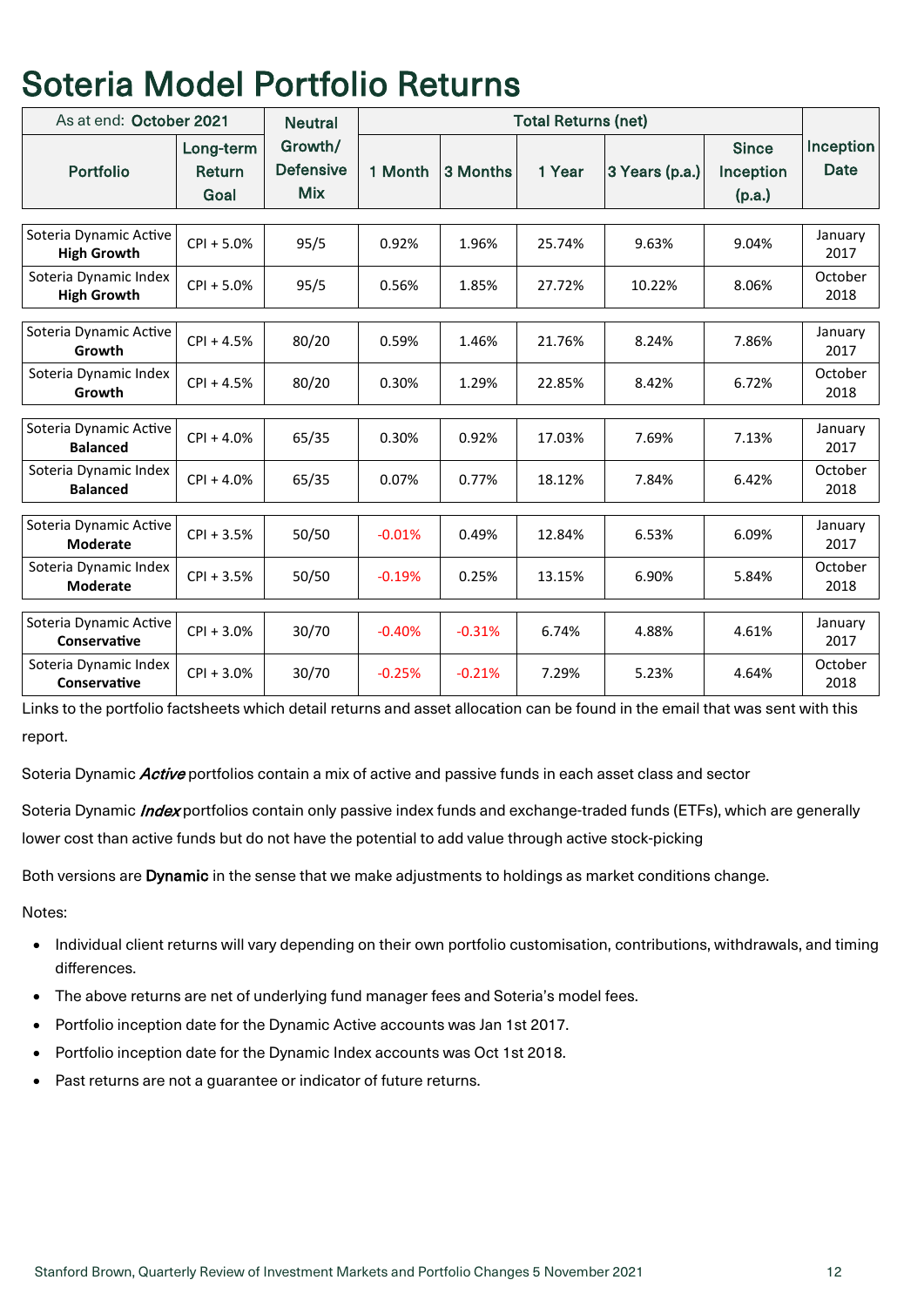## <span id="page-12-0"></span>Summary of Portfolio Changes<br>In the portfolio rebalance in November 2021, all portfolio holdings were rebalanced back to their target weights, and the

following asset allocation changes were made. Portfolios remain neutrally positioned in their overall growth/defensive mix.

#### Changes to Dynamic Active portfolios:

Changes made in November 2021

| <b>Asset Class</b>      | <b>Fund</b>                                                           | <b>Dynamic</b><br>Active<br>Conservative | <b>Dynamic</b><br><b>Active</b><br>Moderate | <b>Dynamic</b><br>Active<br><b>Balanced</b> | <b>Dynamic</b><br>Active<br>Growth | <b>Dynamic</b><br><b>Active High</b><br>Growth |
|-------------------------|-----------------------------------------------------------------------|------------------------------------------|---------------------------------------------|---------------------------------------------|------------------------------------|------------------------------------------------|
|                         | iShares MSCI Emerging Markets ETF (IEM)                               | $-2.0%$                                  | $-3.0%$                                     | $-4.0%$                                     | $-5.0%$                            | $-5.0%$                                        |
|                         | Vanguard MSCI Index International Shares ETF<br>(Un-Hgd) (VGS)        |                                          | $-3.0%$                                     | $-4.0%$                                     | $-4.0%$                            | $-4.0%$                                        |
|                         | Vanguard Ethically Conscious International<br>Shares Index ETF (VESG) | $+2.0%$                                  | $+6.0%$                                     | $+8.0%$                                     | $+9.0%$                            | $+9.0%$                                        |
|                         | Magellan Infrastructure Fund (Hgd)                                    | $-2.0%$                                  | $-3.0\%$                                    | $-4.0\%$                                    | $-4.0%$                            | $-5.0%$                                        |
| Global<br><b>Shares</b> | Vanguard International Small Companies Index<br>Fund (Hedged)         | $+2.0%$                                  | $+3.0%$                                     | $+4.0%$                                     | $+4.0%$                            | $+5.0%$                                        |
|                         | Vanguard MSCI Index International Shares (Hgd)<br>ETF (VGAD)          | $-6.0%$                                  | $-10.0%$                                    | $-13.0%$                                    | $-16.0%$                           | $-18.0%$                                       |
|                         | Vanguard Ethically Conscious International<br>Shares Index Fund Hgd   | $+4.0%$                                  | $+6.0%$                                     | $+8.0%$                                     | $+9.0%$                            | $+10.0%$                                       |
|                         | Capital Group New Perspective Fund Hedged<br>(AU)                     | $+2.0%$                                  | $+4.0%$                                     | $+5.0%$                                     | $+7.0%$                            | $+8.0%$                                        |

#### Changes to Dynamic Index portfolios:

Changes made in November 2021

| <b>Asset Class</b> | <b>Fund</b>                                                           | <b>Dynamic Active</b><br>Conservative | <b>Dynamic</b><br>Active<br><b>Moderate</b> | <b>Dynamic</b><br>Active<br><b>Balanced</b> | <b>Dynamic</b><br><b>Active</b><br>Growth | <b>Dynamic</b><br><b>Active High</b><br><b>Growth</b> |
|--------------------|-----------------------------------------------------------------------|---------------------------------------|---------------------------------------------|---------------------------------------------|-------------------------------------------|-------------------------------------------------------|
|                    | Vanguard MSCI Index International Shares<br>ETF (Un-Hgd) (VGS)        | $-5.0\%$                              | $-10.0\%$                                   | $-14.0\%$                                   | $-16.0\%$                                 | $-20.0\%$                                             |
| Global Shares      | Vanguard Ethically Conscious International<br>Shares Index ETF (VESG) | $+5.0\%$                              | $+10.0\%$                                   | $+14.0%$                                    | $+16.0%$                                  | $+20.0%$                                              |
|                    | iShares MSCI Emerging Markets ETF (IEM)                               | $-2.0\%$                              | $-3.0\%$                                    | $-4.0\%$                                    | $-5.0\%$                                  | $-5.0%$                                               |
|                    | <b>BetaShares Global Quality Leaders ETF QLTY</b>                     | $+2.0%$                               | $+3.0\%$                                    | $+4.0%$                                     | $+5.0%$                                   | $+5.0%$                                               |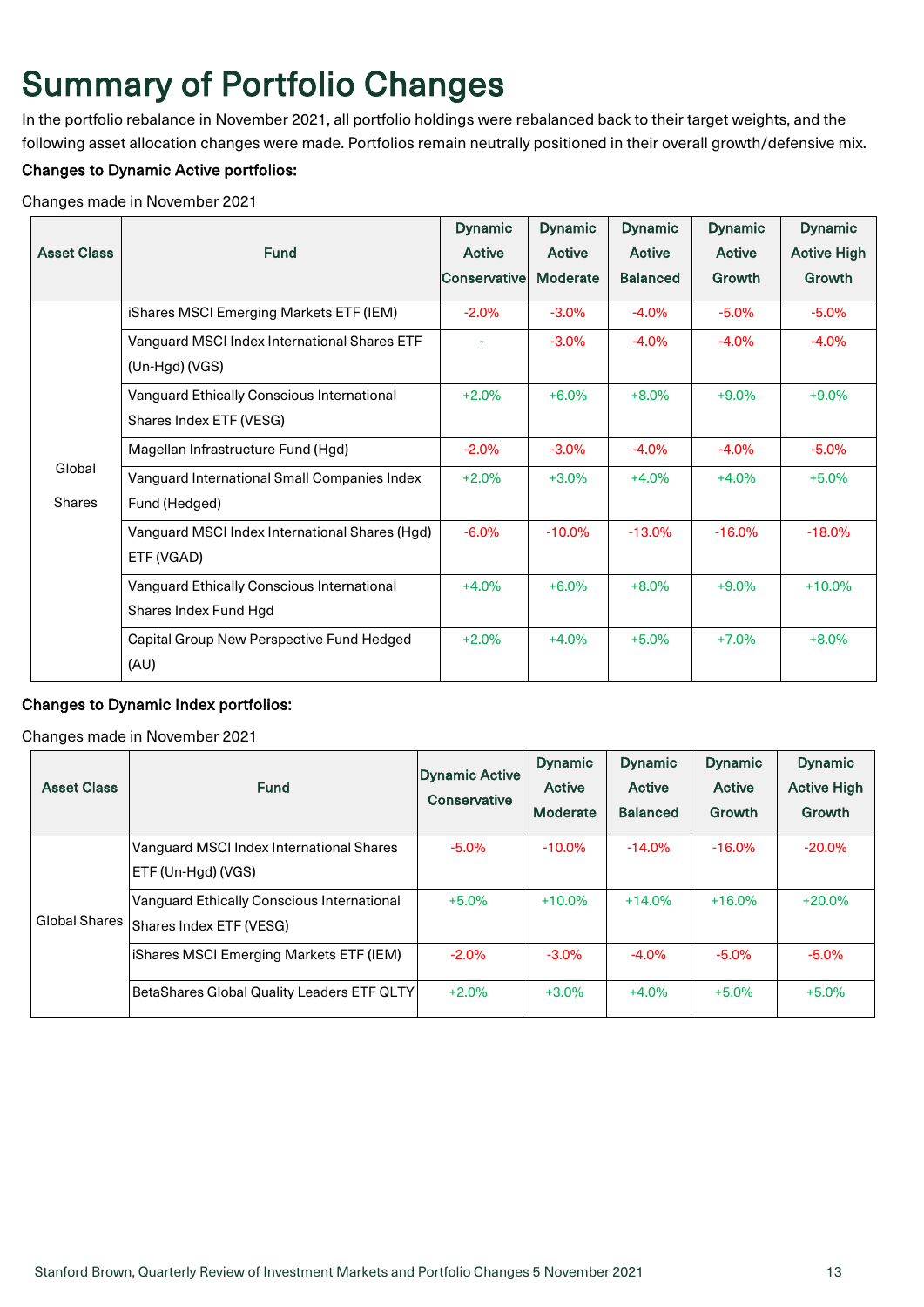<span id="page-13-0"></span>Investment Research **Inversion Child Account Convertion Child Account Portfolios.** A brief summary of each fund is below.

#### Capital Group New Perspective Fund AUD-Hedged (CIM0008AU)

Capital Group is a large, US-based, management/staff-owned, global investment house established in 1931. Their 'New Perspective' fund was started in 1973 and has been available in Australia since 2015. Its brief is to identify multi-national companies that have more than 20% of their revenues and profits outside of their home markets, with superior management and growth potential. Stock selection is generally biased toward companies that display 'quality' (high return on equity, low debt, consistent earnings growth), and 'growth' characteristics. The fund comprises eight global portfolios that are each run by portfolio managers and teams located in various offices around the world (LA, San Fransisco, London, Hong Kong, and Singapore), with each fund having its own distinct perspective and contribution to the overall strategy.

The fund has a long track record of out-performing the broad global stock market (after fees), including adding value in most downturns, as well as in most rallies and rebounds. It has displayed consistently higher returns, with lower volatility, superior defensive qualities, and lower costs than peer funds. The fund incorporates ESG factors in-stock selection.

A fact sheet for the fund can be found [here.](https://documentscdn.financialexpress.net/Literature/F3EAE9CFF0EB5AA9C8D279A8A26FE80C/179830249.pdf) The Production Disclosure Statement can be found [here.](https://documentscdn.financialexpress.net/Literature/0687C260368C681124C4BC7E19A62F92/179447413.pdf)

#### Vanguard Ethically Conscious Int Shares Index Fund - AUD Hedged (VAN0848AU)

Vanguard Ethically Conscious International Shares Index Fund (AUD Hedged) seeks to track the return of the FTSE Developed ex-Australia Choice Index (with net dividends reinvested) hedged into Australian dollars (AUD) before taking into account fees, expenses and tax. The Fund provides exposure to many of the world's largest companies listed in major developed countries. It offers low-cost access to a broadly diversified range of securities that excludes companies with significant business activities involving fossil fuels, nuclear power, alcohol, tobacco, gambling, weapons, adult entertainment and a conduct related screen based on severe controversies.

Also refer to the earlier section of this report.

A fact sheet for the fund can be found [here.](https://documentscdn.financialexpress.net/Literature/2AFA79AF6F57284BF94A280236AA1B67/180194230.pdf) The Production Disclosure Statement can be found [here.](https://www.vanguard.com.au/personal/products/documents/34527/AU)

#### Vanguard Ethically Conscious International Shares Index ETF (VESG)

This is the un-hedged version of VAN0848AU – refer above.

A fact sheet for the fund can be found [here.](https://www.vanguard.com.au/personal/products/documents/32099/AU) The Production Disclosure Statement can be found [here.](https://www.vanguard.com.au/personal/products/documents/17588/AU)

#### Vanguard International Small Companies Index Hedged (VAN0022AU)

Vanguard International Small Companies Index Fund (Hedged) seeks to track the return of the MSCI World ex-Australia Small Cap (with net dividends reinvested) hedged into Australian dollars Index before taking into account fees, expenses and tax. The Fund provides exposure to small companies listed in major developed countries. It offers low-cost access to a broadly diversified range of securities that allow investors to participate in the long-term growth potential typical of the international small companies sector. The Fund is hedged to Australian dollars so the value of the Fund is relatively unaffected by currency fluctuations

A fact sheet for the fund can be found [here.](https://documentscdn.financialexpress.net/Literature/0EFA165B602C7825E0DC2A154C4CFC5E/180192441.pdf) The Production Disclosure Statement can be found [here.](https://www.vanguard.com.au/personal/products/documents/7647/AU)

#### BetaShares Global Quality Leaders ETF (QLTY) - being added to Dynamic Index portfolios

QLTY aims to track an index (before fees and expenses) that comprises 150 global companies (ex-Australia) ranked by highest quality score. The quality score rankings used to select the stocks in the index are based on a combined ranking of four key factors – return on equity, debt-to-capital, cash flow generation ability and earnings stability. The Fund's focus on quality aims to produce superior long-term performance compared to benchmark global equities indices.

A fact sheet for the fund can be found [here.](https://www.betashares.com.au/files/factsheets/QLTY-Factsheet.pdf) The Production Disclosure Statement can be found [here.](https://www.betashares.com.au/files/collateral/pds/QLTY-pds.pdf)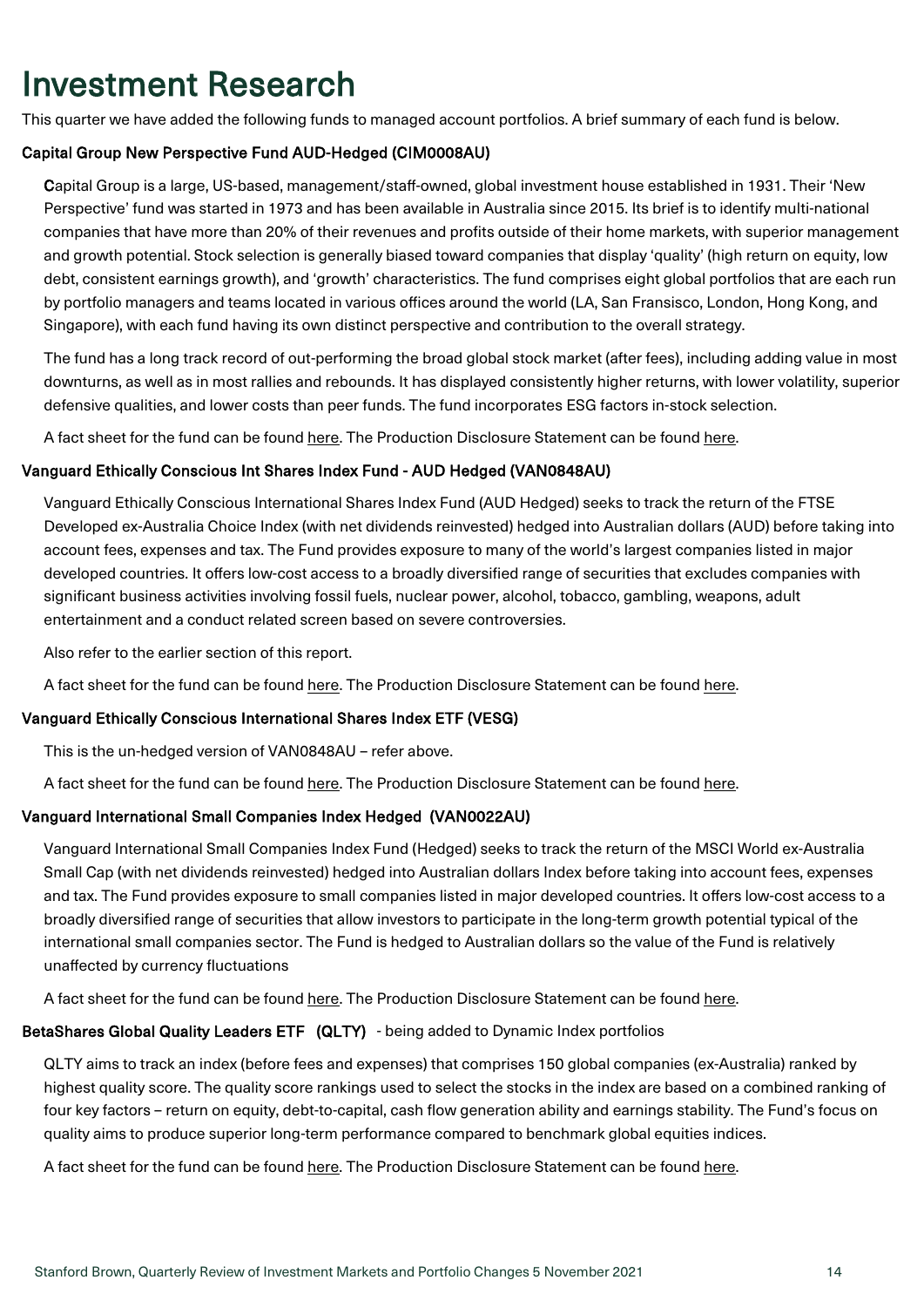## <span id="page-14-0"></span>Underlying Fund Returns

12 months to 31<sup>st</sup> October 2021

| <b>Asset Class / Funds</b>                                | <b>Fund</b><br>return | <b>Benchmark</b>                                                | <b>Benchmark</b><br>return | <b>Comments</b>                                                                                                               |
|-----------------------------------------------------------|-----------------------|-----------------------------------------------------------------|----------------------------|-------------------------------------------------------------------------------------------------------------------------------|
| Australian Shares                                         |                       | All Ords Accumulation                                           |                            |                                                                                                                               |
| Greencape Capital Broadcap Fund                           | 25.8%                 | Index<br>All Ords Accum                                         | 29.0%                      | Factor/Style Neutral                                                                                                          |
| <b>Fidelity Aust Equities Fund</b>                        | 27.0%                 | All Ords Accum                                                  | 29.0%                      | Large-cap broad.                                                                                                              |
| Bennelong ex-20 Aust Equities                             | 38.7%                 | ASX300 ex-20                                                    | 26.0%                      | A mid-cap fund that tends to avoid big banks and miners.                                                                      |
| Ironbark Karara Small Co Fund                             | 17.8%                 | <b>ASX Small Ords</b>                                           | 31.0%                      | Small-cap fund.                                                                                                               |
| Vanquard Aust Shares ETF - VAS                            | 28.3%                 | All Ords Accum                                                  | 29.0%                      | Low-cost passive index fund.                                                                                                  |
| Allan Gray Australia Equity - Class B                     | 39.9%                 | All Ords Accum                                                  | 29.0%                      | High conviction contrarian value fund.                                                                                        |
| VanEck Australian Equal Weight ETF – MVW                  | 25.3%                 | All Ords Accum                                                  | 29.0%                      | Equal weights the 85 largest ASX stocks, resulting in a mid-                                                                  |
| Vanguard 'VSO' – small companies ETF                      | 31.5%                 | <b>ASX Small Ords</b>                                           | 31.0%                      | cap bias.<br>Low-cost passive ETF of small ASX companies.                                                                     |
|                                                           |                       |                                                                 |                            |                                                                                                                               |
| Global Shares - AUD Un-Hedged                             |                       | <b>MSCI ACWI (All</b><br>Countries World Index)<br>\$A Unhedged |                            | Unhedged foreign shares out-perform hedged when the AUD declines.                                                             |
| MFS Global (Un-Hgd)                                       | 29.2%                 | <b>MSCI ACWI UnH</b>                                            | 28.4%                      | A growth-oriented fund that has outperformed in recent sell-<br>offs.                                                         |
| Magellan High Conviction (Un-Hgd)                         | 15.6%                 | MSCI ACWI UnH                                                   | 28.4%                      | Concentrated portfolio with the same philosophy as Magellan<br>Global.                                                        |
| Vanguard Ethically Conscious Int. Shares Index ETF (VESG) | 28.9%                 | <b>MSCI ACWI UnH</b>                                            | 28.4%                      | Low cost passive diversified index fund for developed stock<br>markets                                                        |
| BetaShares Global Quality Leaders ETF - QLTY              | 24.9%                 | <b>MSCI ACWI UnH</b>                                            | 28.4%                      | Low-cost ETF for Emerging Markets, 30% in China, 40% other<br>Asia.                                                           |
| Global Shares - AUD Hedged                                |                       | <b>MSCI ACWI (All</b><br>Countries World Index)<br>\$A Hedged   |                            | Hedged foreign shares out-perform un-hedged when the AUD rises.                                                               |
| Capital Group New Perspective Fund Hedged (AU)            | 41.0%                 | MSCI ACWI Hgd                                                   | 36.2%                      | Listed global infrastructure fund.                                                                                            |
| Vanguard International Small Companies Index Fund (Hgd)   | 44.1%                 | MSCI ACWI Hgd                                                   | 36.2%                      |                                                                                                                               |
| Vanguard International Shares (Hgd) ETF - VGAD            | 38.7%                 | MSCI ACWI Hgd                                                   | 36.2%                      | Low cost passive diversified index fund for developed stock<br>markets.                                                       |
| <b>Real Estate</b>                                        |                       | 50% A-REIT TR + 50%<br>REIT TR (Hgd AUD)                        |                            |                                                                                                                               |
| VanEck Vectors Australian Property ETF - MVA              | 32.0%                 | ASX200 A-REIT                                                   | 30.9%                      | Equal weighted Australian listed property ETF that has<br>outperformed the index and most active managers in recent<br>years. |
| Australian Fixed Rate                                     |                       | <b>Bloomberg Australian</b><br>Composite Bond Index             |                            | Fixed-rate bonds benefit from falling long term interest rates - usually<br>in anticipation of economic slowdowns.            |
| PIMCO WS Aust Bond                                        | $-4.9%$               | B'erg AusBond                                                   | $-5.3%$                    | An active broad investment-grade bond fund                                                                                    |
| Vanguard Australian Fixed Interest Index VAF              | $-5.3%$               | B'erg AusBond                                                   | -5.3%                      | Passive investment grade gov, semi-gov & corporate debt                                                                       |
| VanEck Corporate Bond ETF PLUS                            | $-3.0%$               | B'erg AusBond                                                   | $-5.3%$                    | High-grade AUD corporate bonds                                                                                                |
| <b>Australian Floating Rate</b>                           |                       | <b>Bloomberg AusBond</b><br>Credit FRN                          |                            | Floating rate notes benefit from rising rates (whereas fixed-rate are<br>hurt by rising rates)                                |
| Perpetual Wholesale Diversified Income Fund               | 3.6%                  | <b>B'Berg Credit FRN</b>                                        | 0.5%                       | Active diversified mostly investment-grade floating-rate<br>notes fund                                                        |
| Janus Henderson Tactical Income Fund                      | 0.3%                  | <b>B'Berg Credit FRN</b>                                        | $0.5\%$                    | Active high grade debt fund. Mostly corporate floating rate<br>with some exposure to longer duration government debt.         |
| Ardea Real Outcome Fund                                   | $-0.8%$               | <b>B'Berg Credit FRN</b>                                        | 0.5%                       | Australian government bond fund with an 'absolute return<br>strategy. Low interest and credit risk.                           |
| VanEck Australian Subordinated Debt ETF                   | 2.5%                  | <b>B'Berg Credit FRN</b>                                        | 0.5%                       | Passive ETF of investment grade, Australian dollar, bank<br>subordinated debt.                                                |
| BetaShares Australian Bank Senior Floating Rate Bond ETF  | $0.1\%$               | <b>B'Berg Credit FRN</b>                                        | $0.5\%$                    | Passive ETF of investment grade, Australian dollar, senior                                                                    |
| VanEck Vectors Australian Floating Rate ETF               | 0.5%                  | <b>B'Berg Credit FRN</b>                                        | 0.5%                       | floating rate notes issued by Australian banks.<br>Low-cost passive floating rate fund                                        |
| <b>Global Fixed Rate</b>                                  |                       | <b>Bloomberg Global</b><br>Aggregate Hgd AUD                    |                            | A mix of Government, Semi-Gov, Corporate investment-grade fixed-<br>rate bonds across the US, Europe and Asia                 |
| Colchester Global Government Bond Fund                    | $-2.0%$               | Global Agg                                                      | $-1.0%$                    | Active government bond fund that takes positions on bonds<br>& currencies                                                     |
| Vanguard Global Treasury ETF (Hgd) VIF                    |                       |                                                                 |                            |                                                                                                                               |
|                                                           | $-2.5%$               | Global Agg                                                      | $-1.0%$                    | Low-cost passive fund of global Inv Grade government bonds                                                                    |

Notes:

The above table does not include funds that clients may hold outside the Soteria Managed Account portfolios

The weights of each asset class differ in each of the Model Portfolios. Refer to separate reports for each portfolio. Care should be taken when interpreting returns over short periods. Each of the active funds have demonstrated long histories of outperformance over many years and through many types of market conditions, but they will all underperform from time to time